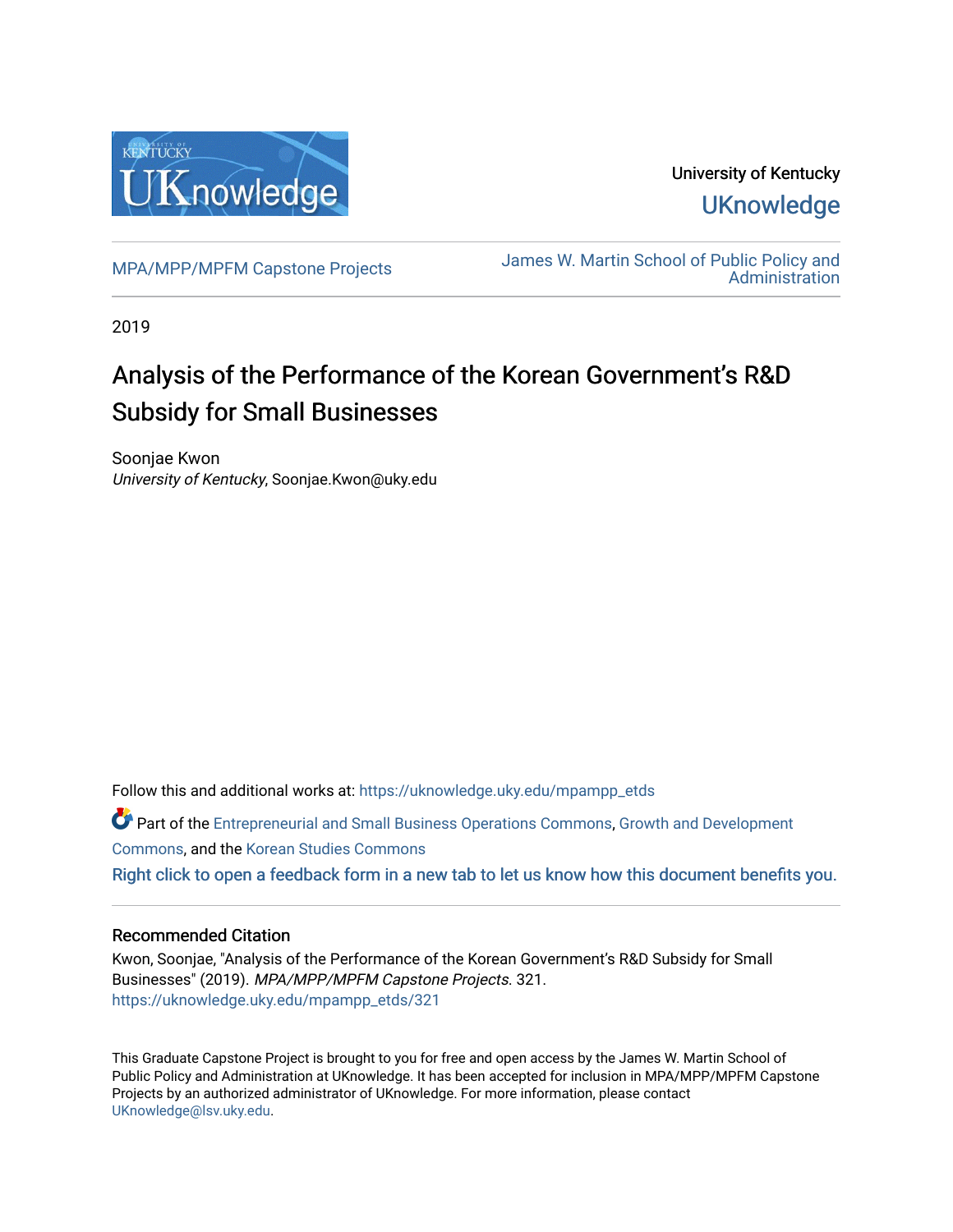# **Analysis of the Performance of the Korean**

**Government's R&D Subsidy for Small Businesses**

Soonjae Kwon

Martin School of Public Policy and Administration

Graduate Capstone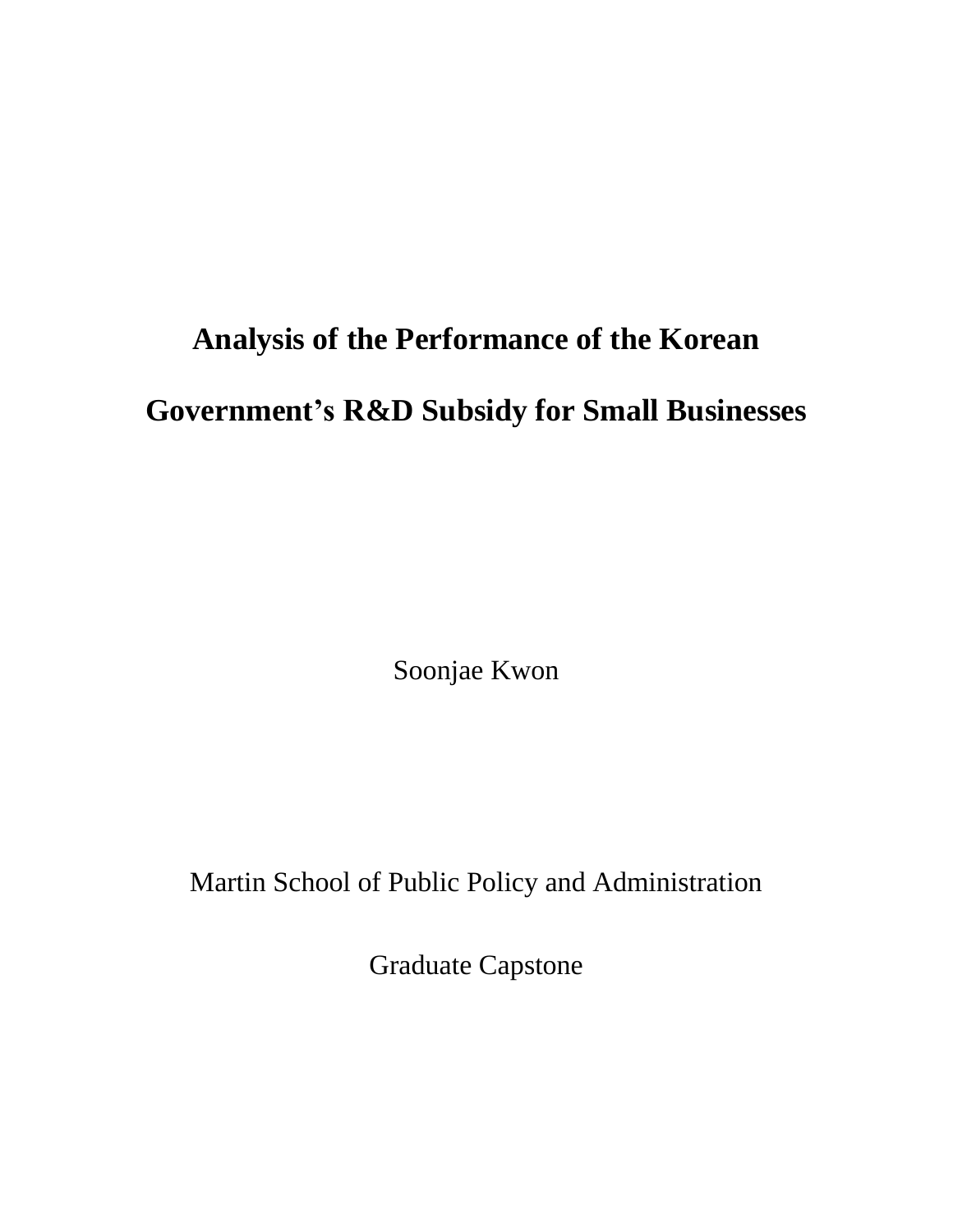## **Table of Contents**

| 4.2. Dependent and Explanatory Variables  13 |
|----------------------------------------------|
|                                              |
|                                              |
|                                              |
|                                              |
|                                              |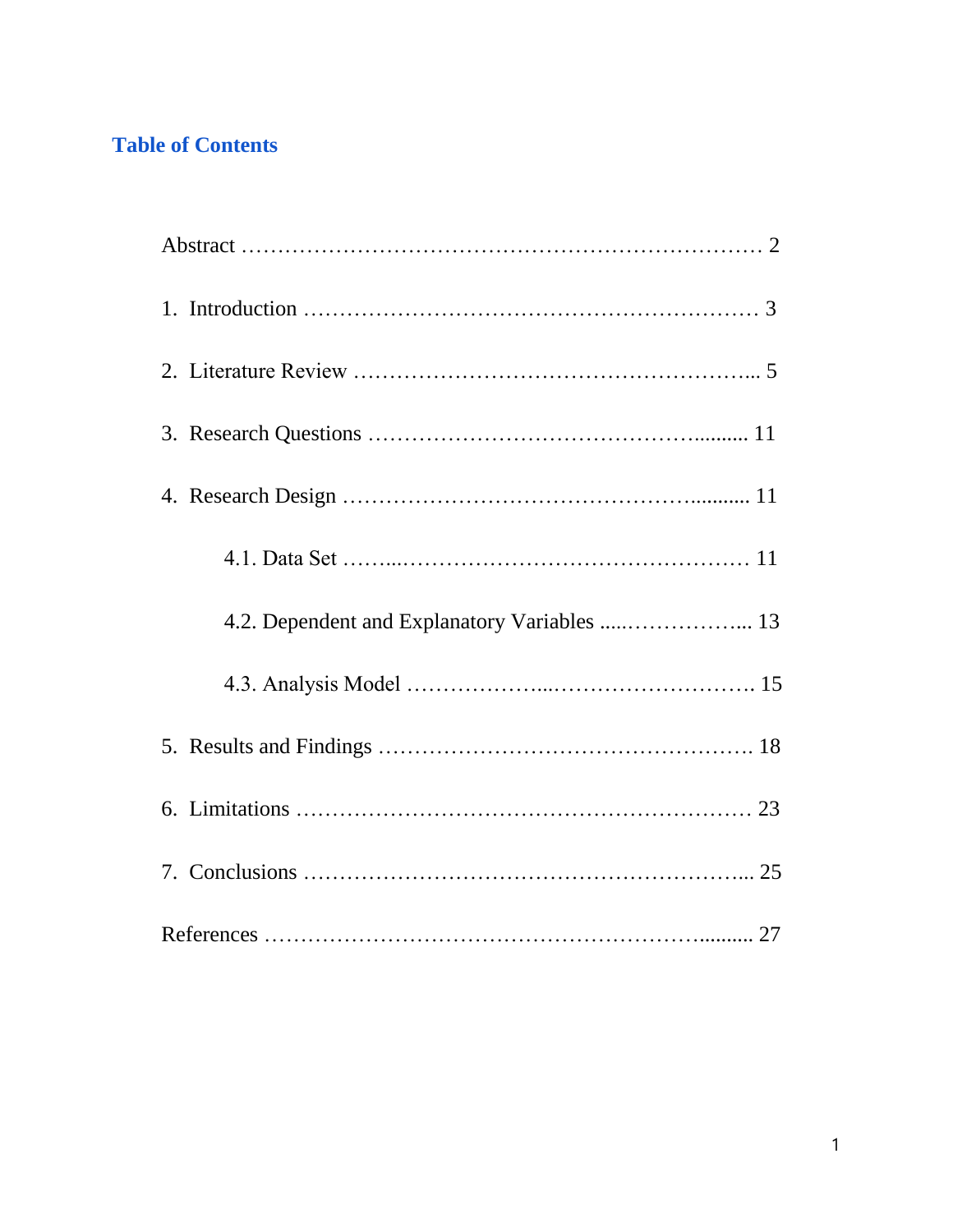## **Abstract**

Investment in Research and Development (R&D) is one of the most significant governmental activities. Many countries including Korea continue the R&D investment in various fields such as defense, environment, and medical care. In addition, the Korean government has a plan to significantly expand R&D investment for small businesses because the growth of small businesses is considered as an important factor for economic development such as new job creation. Since the government budget is a finite resource in which various departments compete for the budget, the budget increase of a program can be justified when the government grants lead to better performance.

I analyzed the correlation between the performance indicators to assess the effects of the R&D subsidy program. Subjects of analysis are 347 companies that participated in the Technology Innovation Development of Small Businesses (TIDS) program in 2011. The reasons for using the data of the TIDS program are that the program has the largest budget and is often used by small businesses. Performance indicators are classified into inputs, outputs, and outcomes. The subsidy of the government is the important input. There are three types of outputs: whether to succeed in R&D for new products or processes, acquisition of patents, and commercialization of technology. Outcomes are the change in sales and the change in the number of employees.

As a result of analyzing the relationship between performance indicators, government grants, which is the most important explanatory variable, has a positive effect on the probability that small businesses succeed in R&D. It is statistically significant that companies which commercialized the technology developed are more likely to increase their sales.

2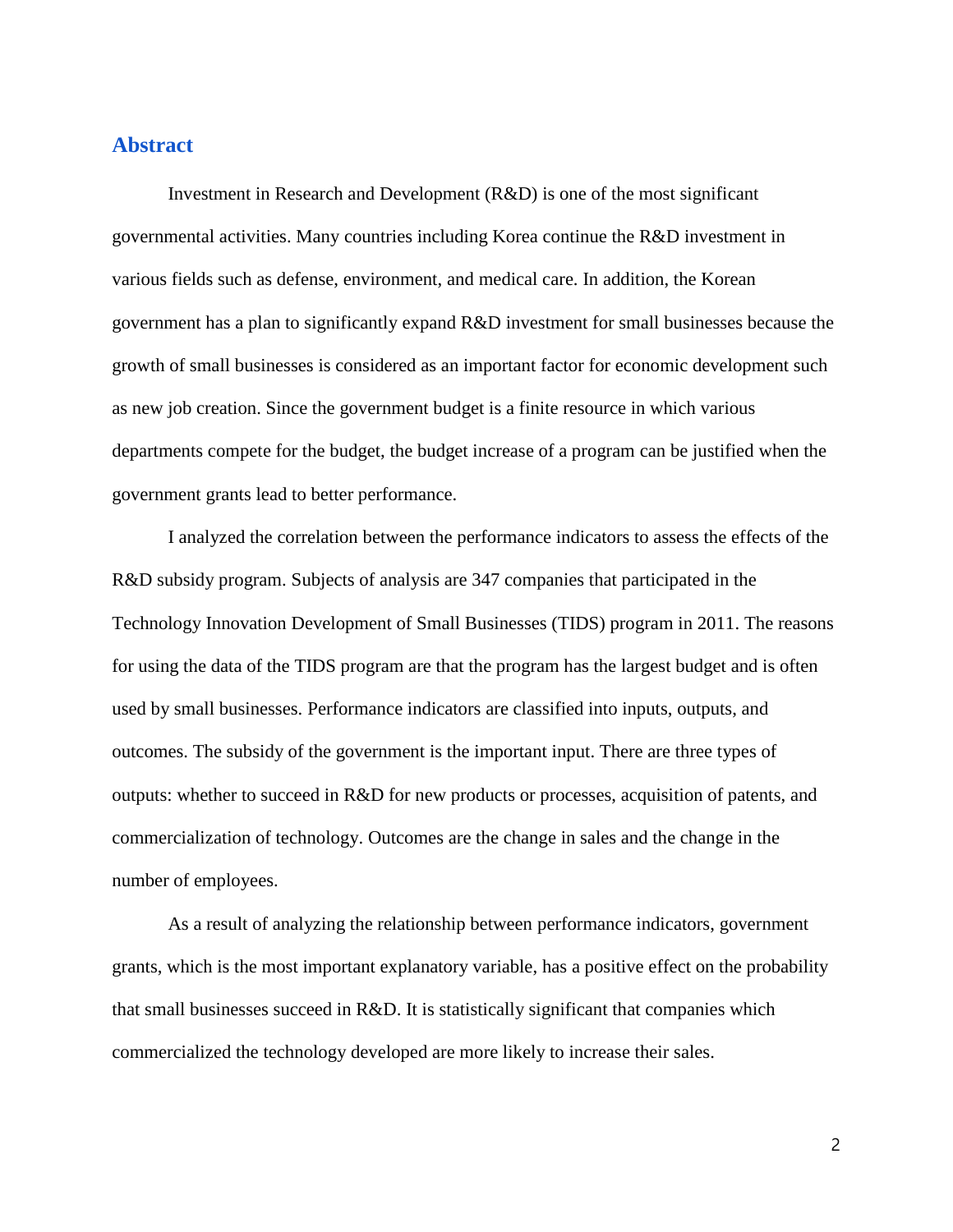## **1. Introduction**

Research and development (R&D) is considered an innovative activity that secures a company's competitiveness and promotes sustainable economic growth. Many studies have showed that R&D increased the competitiveness of companies. Gomulka (1990) and Fagerberg (1994) analyzed that R&D and national growth had mutually positive effects. R&D is regarded as a public good due to this characteristic, which is the rationale for government support of R&D (Arrow, 1962). Developed countries such as the United States, Germany, and Japan continue the government R&D investment in various fields such as defense, medical care, and the environment. However, small businesses lacking technology, manpower, and funds compared to large companies do not easily participate in government R&D support programs, so each country has developed policies to promote small business's participation in government R&D support programs. The Small Business Innovation Research (SBIR) program of the United States is a good example of a government R&D support program for small businesses. According to the Small Business Act and the policy directive of the SBIR program, federal agencies with extramural research budgets in excess of \$100 million should allocate a certain percentage of the total extramural R&D budgets to small business.

The Korean government introduced the Small Business Innovation Research (KOSBIR) program in 1998 by benchmarking the U.S. SBIR program. This program has been operated by the Ministry of SMEs and Startups (MSS) which has the same role as the U.S. Small Business Administration. The KOSBIR program includes 13 government agencies in Korea, including the Ministry of Defense, the Ministry of Construction and Transportation, and the Ministry of Science and Technology. Similar to the U.S. SBIR program, the KOSBIR program requires that government agencies having R&D budgets reserve some percentage of their R&D budgets for a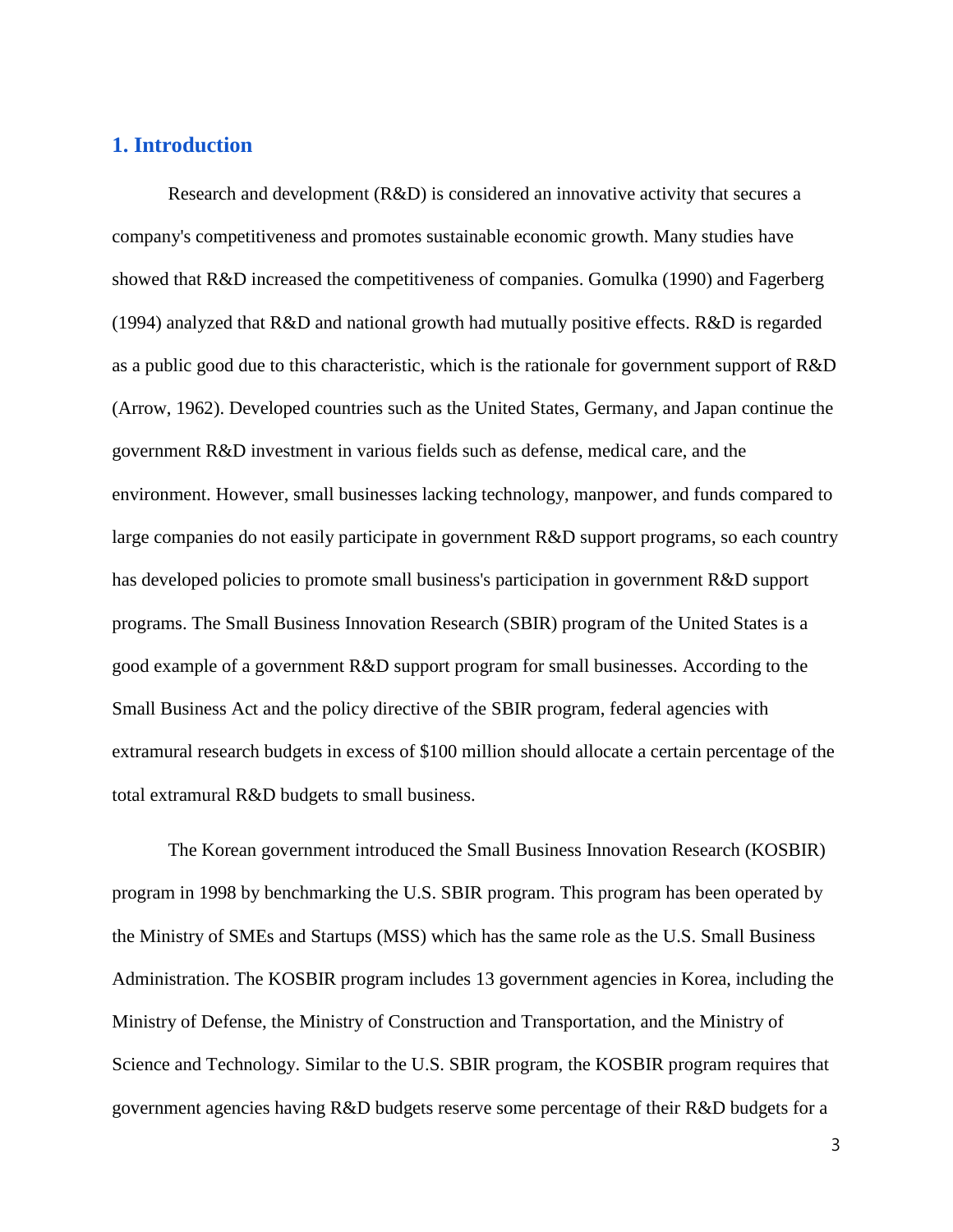subsidy to small business. In addition, MSS introduced the R&D subsidy programs for only small business. While KOSBIR allocates some portion of the R&D budget to small businesses, MSS's R&D programs are only available to small businesses. The budget of the programs was expanded by 137 times from \$7 million in 1998 to \$960 million in 2017. During the presidential election of Korea in 2017, Jae-in Moon, who is the president of Korea, announced that it was one of his election pledges to double the budget of R&D programs for small business by 2021.

There are conflicting views on the performance of the Korean government's R&D support programs for small business. In the 2009 evaluation report, the Korea National Assembly Budget Office (NABO) concluded that the government's R&D support for small business had limited effects on enhancing the long-term competitiveness of small business (NABO has the same role as the U.S. Congressional Budget Office). In spite of the continuous support of the Korean government over the past 20 years, the technical level of small businesses did not improve much. According to the annual survey by MSS, the technical level of small businesses fell back in 2017. The technology level of small business is assessed by comparing with the world's top level of technology. The success rate of commercializing R&D results also was declining.



Figure 1. Technical ability level of Korean SMEs and Success rate of commercialization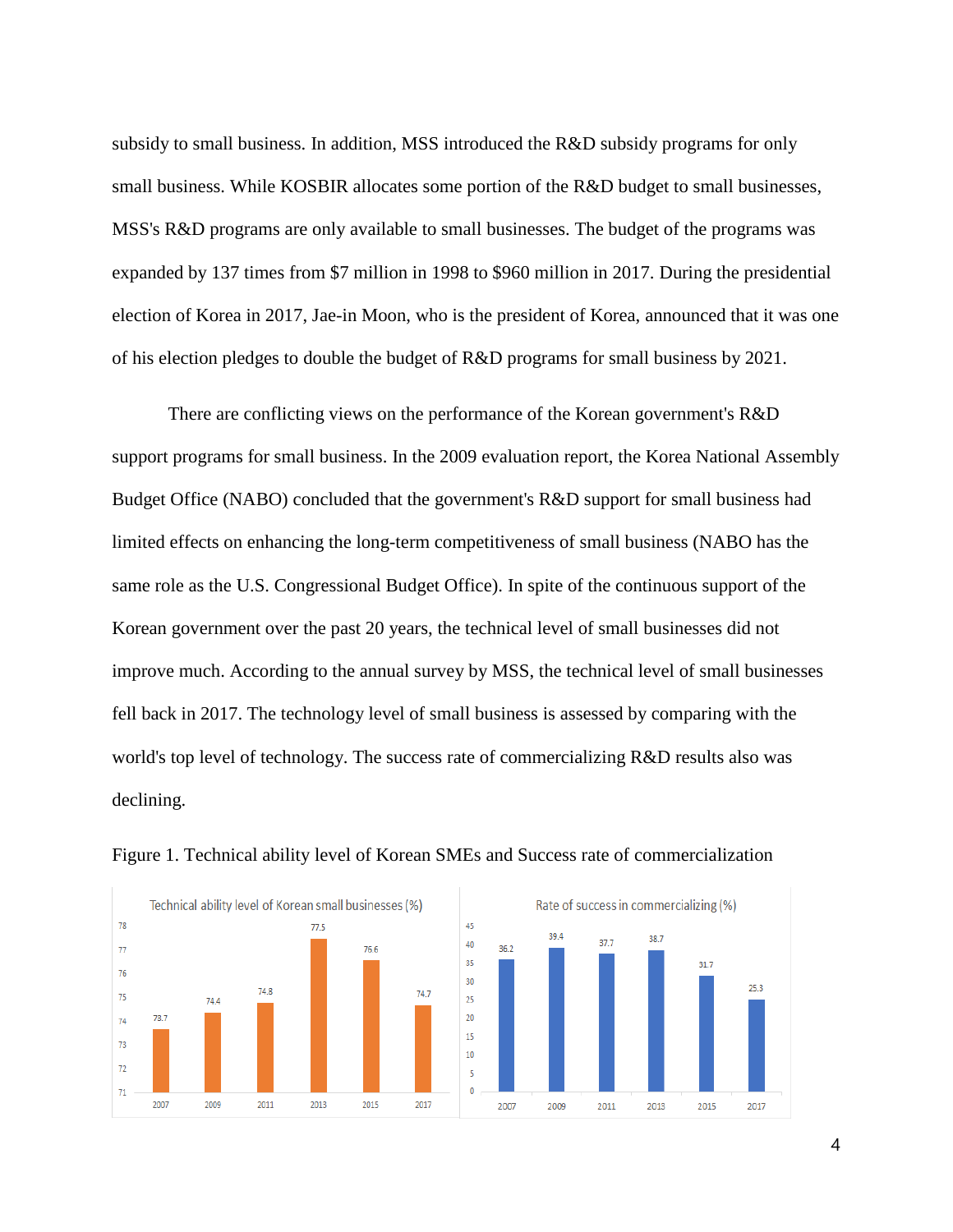On the other hand, the Korea Science and Technology Policy Institute (STEPI, 2017) showed that small businesses which received R&D subsidies from the government had positive results on performance indicators (sales growth rate, asset growth rate, and employee growth rate). These companies also achieved positive results in innovation capability indicators (R&D investment growth rate, R&D investment growth per employee). STEPI also argued that this analysis showed the importance of government R&D support for small business.

Despite contradictory views on the effects of government support, the Korean government has a plan to increase the budget of R&D subsidy to realize the election pledge of the current president. Government budgets are scarce resources. This budget increase for small business may be justified when the government subsidies lead to better performance of small business. It is necessary to assess the effectiveness of the program to verify the adequacy of the budget increase. According to Coccia (2001), measuring the performance of R&D is crucially important to decide the level of public funding for R&D.

#### **2. Literature Review**

The effects of government's R&D subsidies on business have been the subject of policy analysis. Prior research can be categorized into two areas according to the research questions: 1) Performance measures of R&D subsidy programs, and 2) Performance analysis of R&D subsidy programs.

#### **1. Definitions of Performance Measures for the Government R&D Programs**

According to Hill and Lynn (2016), performance measures are to provide a broad picture of an organization's efforts and results. Types of performance measures include inputs, outputs, outcomes, productivity, and impacts (pp. 438-439). Niven (2003) argued that performance measures were standards to evaluate and communicate performance against expected results.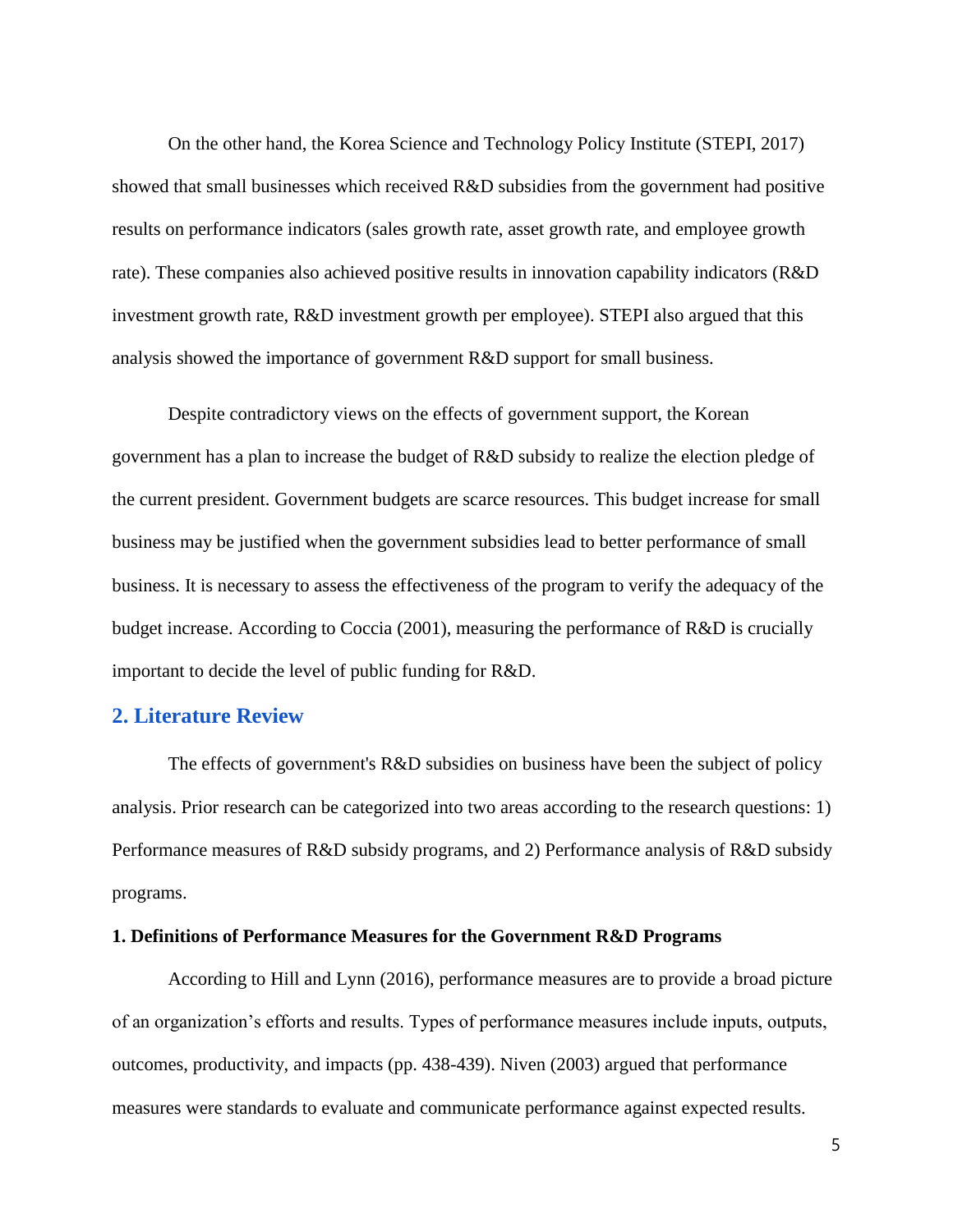Three types of performance measures have been used in practice: inputs, outputs, and outcomes. Inputs are the simplest elements to measure but provide limited information. Outputs are the results generated from the use of program inputs. Outcomes are the benefit received by stakeholders as a result of the organization's operations (pp. 186-189). Brown and Svenson (1988) also classified the R&D process of the firm into inputs, outputs, and outcomes. Inputs include research personnel, research equipment, research costs, and information. Outputs consist of patents, products, process improvements, publications, and knowledge. Outcomes include cost reduction, sales promotion, and product improvement. Cozzarin (2008) used input and output indicators to assess Canadian government R&D projects. In Cozzarin's (2008) study, inputs are program funding, financing constraints, project costs and investment efficiency. Outputs are company's sales, R&D success rates, papers and publications, product innovation, and patents.

The Korea Ministry of Science and Technology (2017), which oversees the overall R&D activities of the Korean government, classified the government R&D activities into basic, industrial, and public technologies and then provided standard performance measures that reflected the characteristics of each category. Table 1 shows this classification. Each agency is expected to evaluate the performance of R&D activity based on the standard performance indicators. R&D subsidy policy for small businesses belongs to the industrial technology, so the standard performance measures are patents, productivity, technology transactions, and commercialization. However, MSS, which enforces R&D subsidy policy for small businesses, has been using only easy-to-measure outputs when evaluating the performance: success of R&D, patents, and commercialization. The success of R&D is determined by assessing whether a company has reached the level of technology planned when the company was applying for a government subsidy. If only the easy-to-measure outputs are used, the government's policy

6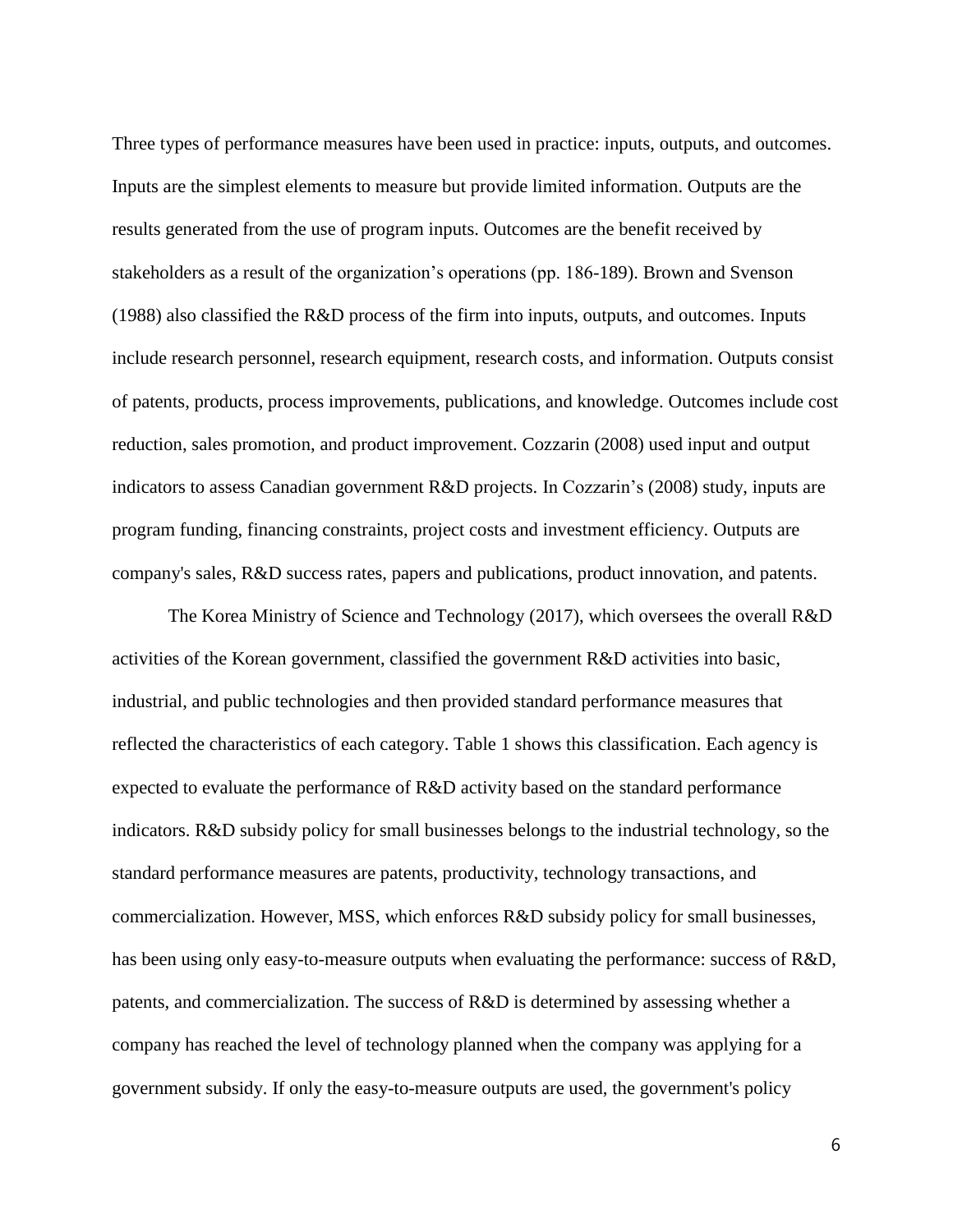performance may be evaluated inaccurately. This result could distort the efficient allocation of the budget.

|  |  |  |  | Table 1. Classification of R&D Program in Korea and Performance Measures |  |
|--|--|--|--|--------------------------------------------------------------------------|--|
|  |  |  |  |                                                                          |  |

| Category     | Purpose of government R&D                           | Performance measures           |             |  |  |
|--------------|-----------------------------------------------------|--------------------------------|-------------|--|--|
|              |                                                     | Indicators                     | <b>Type</b> |  |  |
| <b>Basic</b> | Research activities without a specific<br>$\bullet$ | <b>Thesis</b>                  | Output      |  |  |
| technology   | purpose that enhance knowledge                      |                                |             |  |  |
|              | Basic research with a specific purpose<br>٠         | Prize or Reward                | Output      |  |  |
|              | Developing new technologies and<br>$\bullet$        | Patents                        | Output      |  |  |
| Industrial   | products aimed at commercializing in                | Commercialization              | Output      |  |  |
| technology   | the short-term                                      | Technology transactions        | Output      |  |  |
|              | Development of core technology for<br>$\bullet$     | Productivity                   | Outcome     |  |  |
|              | the long-term                                       | Market share                   | Outcome     |  |  |
|              | Research activities to enhance public               | Patents                        | Output      |  |  |
| Public       | services such as energy                             | <b>Technology transactions</b> | Output      |  |  |
| technology   | Research activities for improving quality           | Productivity                   | Outcome     |  |  |
|              | of life such as the environment                     | Consumer satisfaction          | Outcome     |  |  |
|              |                                                     | Public welfare                 | Outcome     |  |  |

#### **2. Effects of Government's R&D Subsidy**

Previous studies have selected the government subsidy as a core input and then analyzed the relationships between government subsidy (input) and its performances (outputs and outcomes). Werner and Souder (1997) suggested that one approach for R&D measurement included both micro and macro level measurement techniques. Macro-level techniques focus on the impact of the R&D on society, which is related to the outcomes of R&D activities. Microlevel techniques focus on the impact on a firm.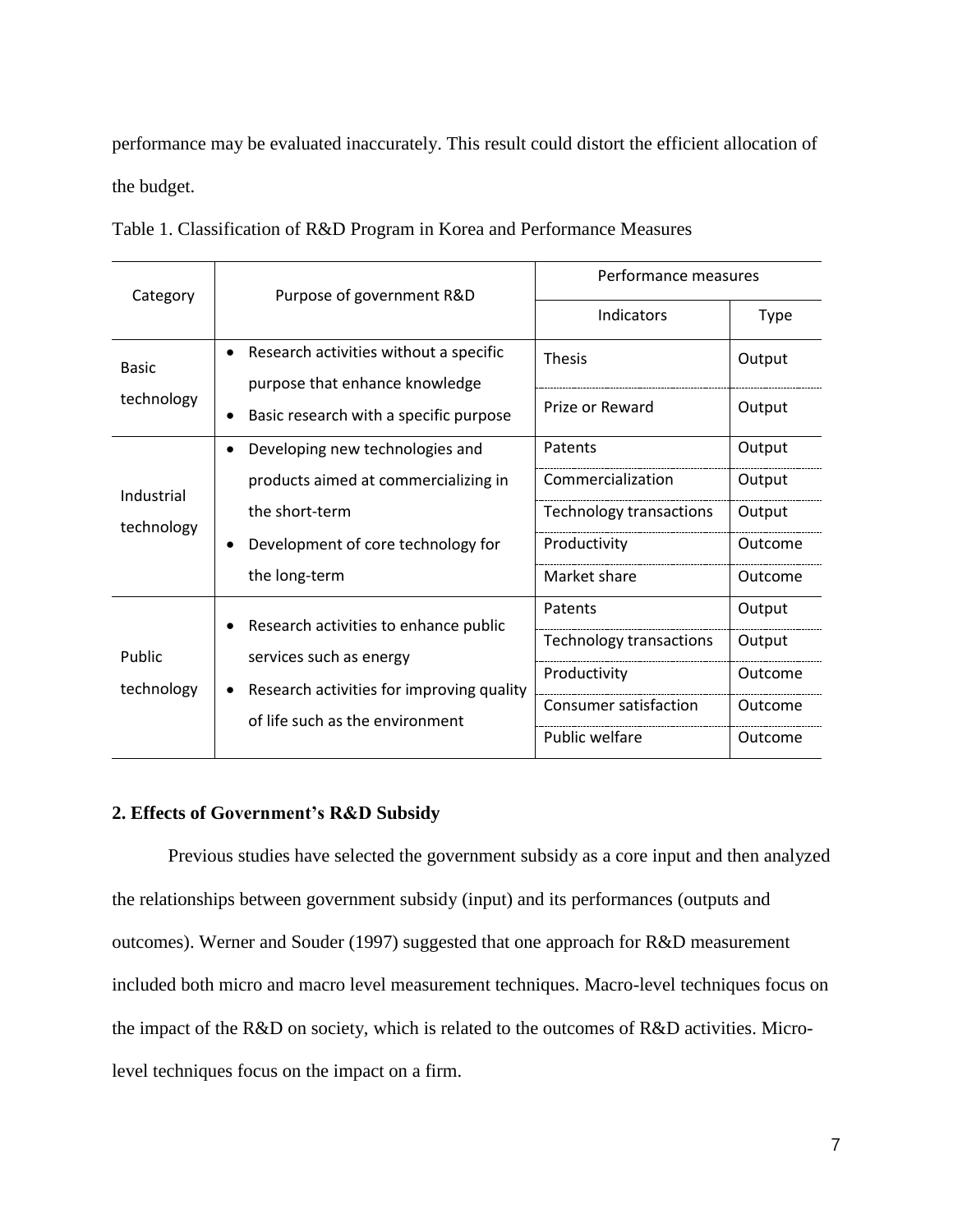#### **2.1. Relationships between the Government Subsidy and Outputs**

Griliches (1998, 2000) argued that there was a high correlation between productivity and the R&D activities of the business, and that there was also a positive correlation between R&D activities and patents. Howell (2017) analyzed the data on ranked applicants to the US Department of Energy's SBIR grant program. He showed that an early-stage award approximately doubled the probability that a firm received subsequent venture capital and had large, positive impacts on patenting and revenue. Based on the SBIR Program data, Wallsten (2000) concluded that the SBIR awards had no impact on the R&D activities of companies. On the other hand, Lerner (1999) argued that companies receiving government support through the SBIR program generally performed well in patent applications or sales.

One major research area has been whether a government subsidy can crowd out R&D investments of the private sector. Lach (2002) found evidence suggesting that the R&D subsidies granted by the Israeli government stimulated companies to finance R&D expenditures. For the small firms, a subsidy of one NIS (New Israeli Shekel) increases their R&D by about 11 NIS. This finding suggests that government R&D stimulates private investment instead of crowding it out. Regarding the effectiveness of the Korean government's R&D support for small businesses, Roh (2014) argued that the government 's R&D policy had complementary functions with private R&D investment. A 1% increase in government R&D funding led to the increase of company's R&D investment by 0.12% in the following year. An R&D subsidy may stimulate or inhibit private R&D investment depending on the countries and/or the industries considered (Capron and van Pottelsberghe, 2004). Based on the results of these preceding studies, the crowding-out effect of the government's R&D subsidies is ambiguous.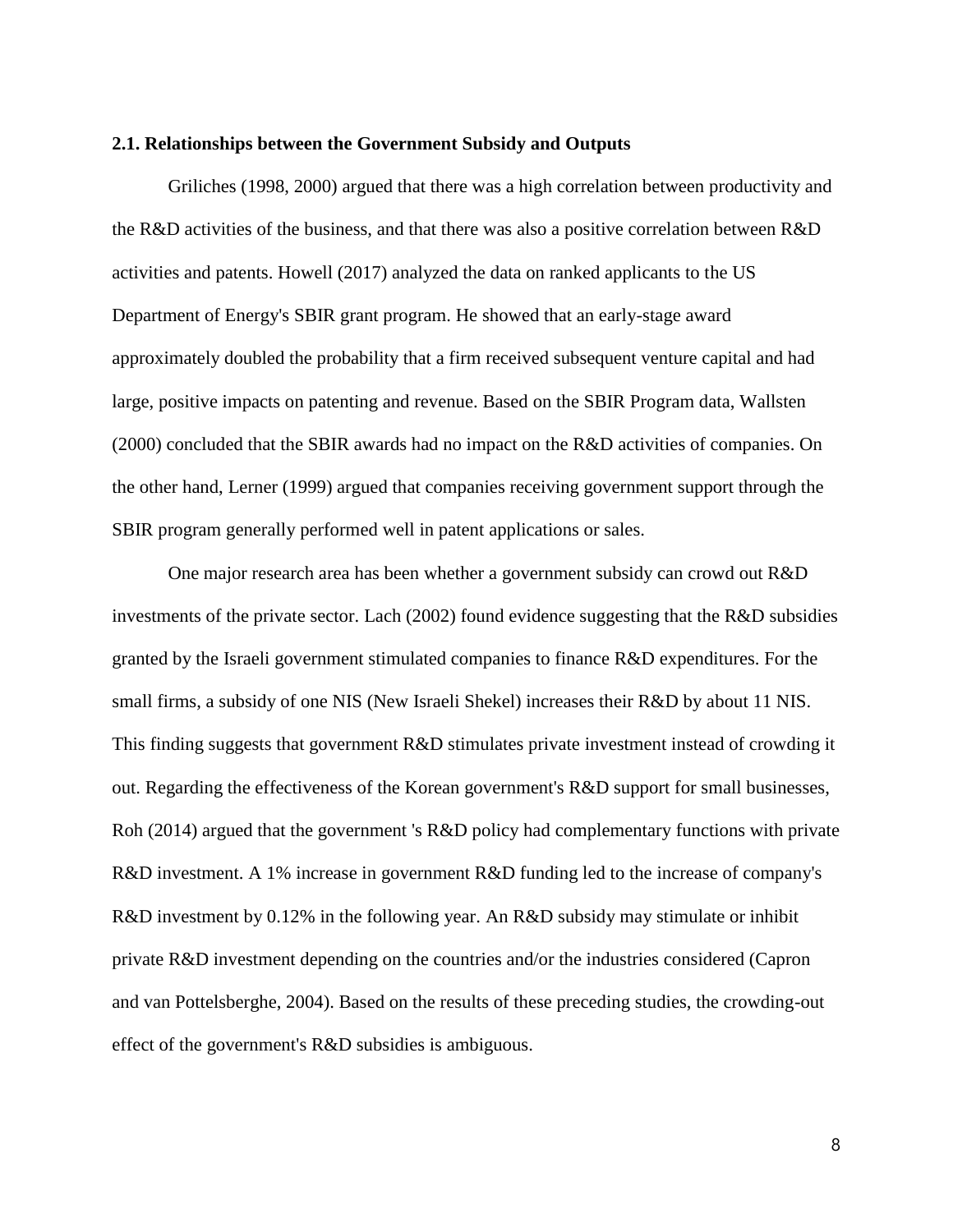#### **2.2. Relationships between Government Subsidies and Outcomes**

Guillec and von Pottsberghe (2001) used panel data from 16 OECD countries for the long-term analysis of performance of R&D activities. They analyzed the impact of R&D that was invested from the public sector and the private sector on the productivity of countries. They argued that R&D activities in the public sector, as compared to the private sector, could play an important role in increasing national productivity. Roh (2014) analyzed the performance of Korea's R&D subsidy for small business by using output and outcome data: changes in employment, patent performance, commercial performance, and the success rate of R&D. He stated that while government R&D investment in small businesses had no effect on increasing employment, it had the effect of increasing corporate patent applications. Lee et al. (2009) used the difference-in-differences method to analyze the performance of Korean government R&D subsidies from 2000 to 2007. They showed that direct government funding for R&D improved the performance of small businesses on labor productivity. Roh and Song (2014) analyzed the 26,000 companies of the Korean government's R&D investment in small businesses during 2008-2013, and found that a government subsidy had a significant relationship with patent acquisition, but no statistically significant correlation with the performance such as sales and operating profit.

#### **3. Summary**

Previous studies show that the performance of government subsidies is ambiguous. The results vary depending on countries and programs. As previous studies have defined an R&D subsidy as input and analyzed the results, there are not enough studies to analyze R&D performance setting basic characteristics of companies such as age and number of researchers as inputs. It is necessary to analyze the policy performance by using basic characteristics of

9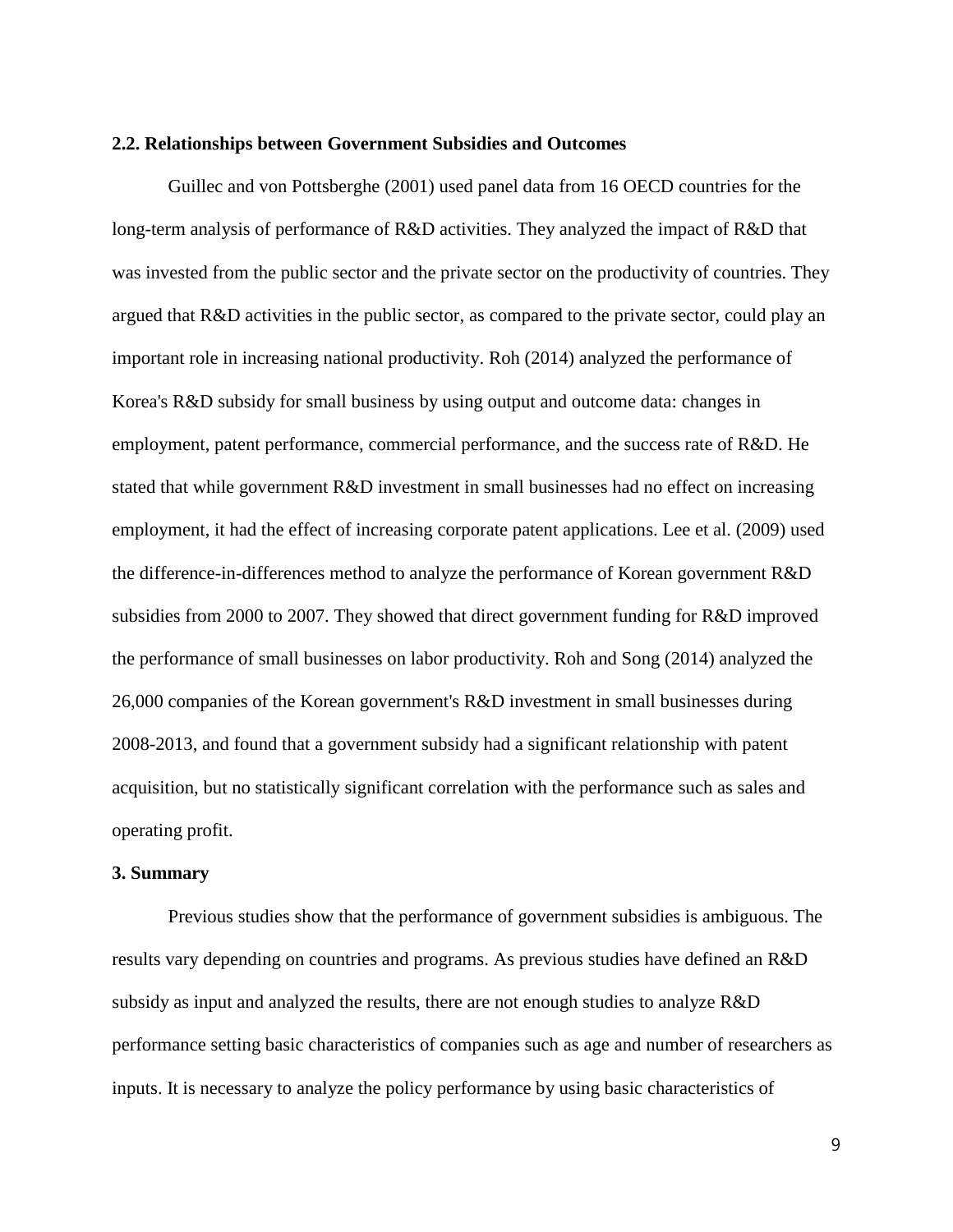companies as explanatory variables. If the government finds the common characteristics of companies with good R&D performance, the government can change the policy to make it easier for the companies with these characteristics to receive R&D subsidies. To find out the common characteristics of companies with excellent R&D performance can be helpful to increase the policy performance. In addition, previous studies are lacking in analyzing the relationship between outputs and outcomes. The commercialization of the developed technology (output) can affect the sales of small businesses (outcome). Therefore, it is necessary to redefine the performance measures of R&D subsidies for small business, and then analyze the performance based on correlations between the measures in a phased manner (inputs  $\rightarrow$  outputs  $\rightarrow$  outcomes). This process can help to find representative measures and improve the quality of the evaluation, thus enhancing the policy performance. Table 2 shows the possible performance measures.

| Inputs                          | <b>Outputs and Outcomes</b>            |  |  |  |
|---------------------------------|----------------------------------------|--|--|--|
| 1. Inputs of R&D                | 1. Outputs                             |  |  |  |
| Subsidy by the government,      | Success of R&D (Technology developed), |  |  |  |
| Investment of company,          | Patents,                               |  |  |  |
| Number of researchers,          | Commercialization                      |  |  |  |
| R&D periods.                    |                                        |  |  |  |
| 2. Characteristics of a company | 2. Outcomes                            |  |  |  |
| Age of a company,               | Increase in sales,                     |  |  |  |
| Sales / Assets / R&D intensity, | Increase in employees                  |  |  |  |
| Number of employees.            |                                        |  |  |  |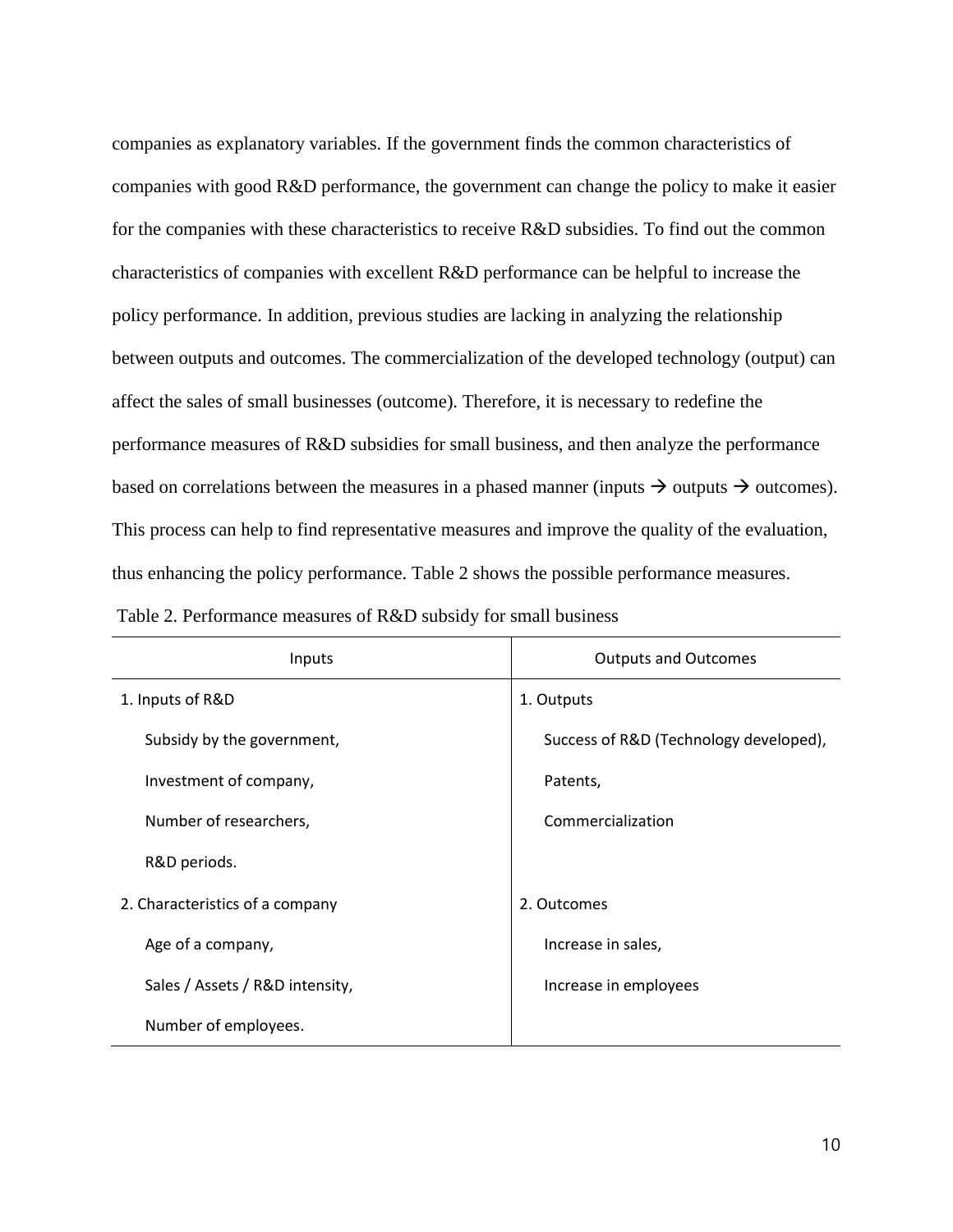## **3. Research Questions**

This study will focus on the performance measures of the R&D subsidy program because the analysis of performance measures is essential for the performance analysis. The first step is to analyze the correlation between performance measures to confirm policy effects. The research questions related to this topic are as follows:

- Are there correlations between performance measures?
- How successful is the performance of the government R&D subsidy program?
- What are the improvements to the performance measures?

## **4. Research Design**

#### **1. Data Set**

There are dozens of programs in Korea that support technology development of small business. Among these programs, the Technology Innovation Development of Small Businesses (TIDS) program is the most important because the program has the largest budget and is often used by small business. TIDS has a feature that supports small businesses to develop the technology they want without any special restrictions. TIDS started in 1997 with a budget of \$30 million. By 2016, the program's budget had increased by 7.5 times with a budget of \$226 million. TIDS subsidizes a small business up to \$500,000 per year or 65% of the total cost for an R&D project. Table 3 shows the summary of the TIDS program.

Table3. Summary of the TIDS Program

| Goal       | Improve R&D capabilities of small businesses that lack competitiveness                                |  |  |  |  |  |  |  |
|------------|-------------------------------------------------------------------------------------------------------|--|--|--|--|--|--|--|
| Management | Ministry of SMEs and Startups (MSS)<br>(MSS has the same role of U.S. Small Business Administration.) |  |  |  |  |  |  |  |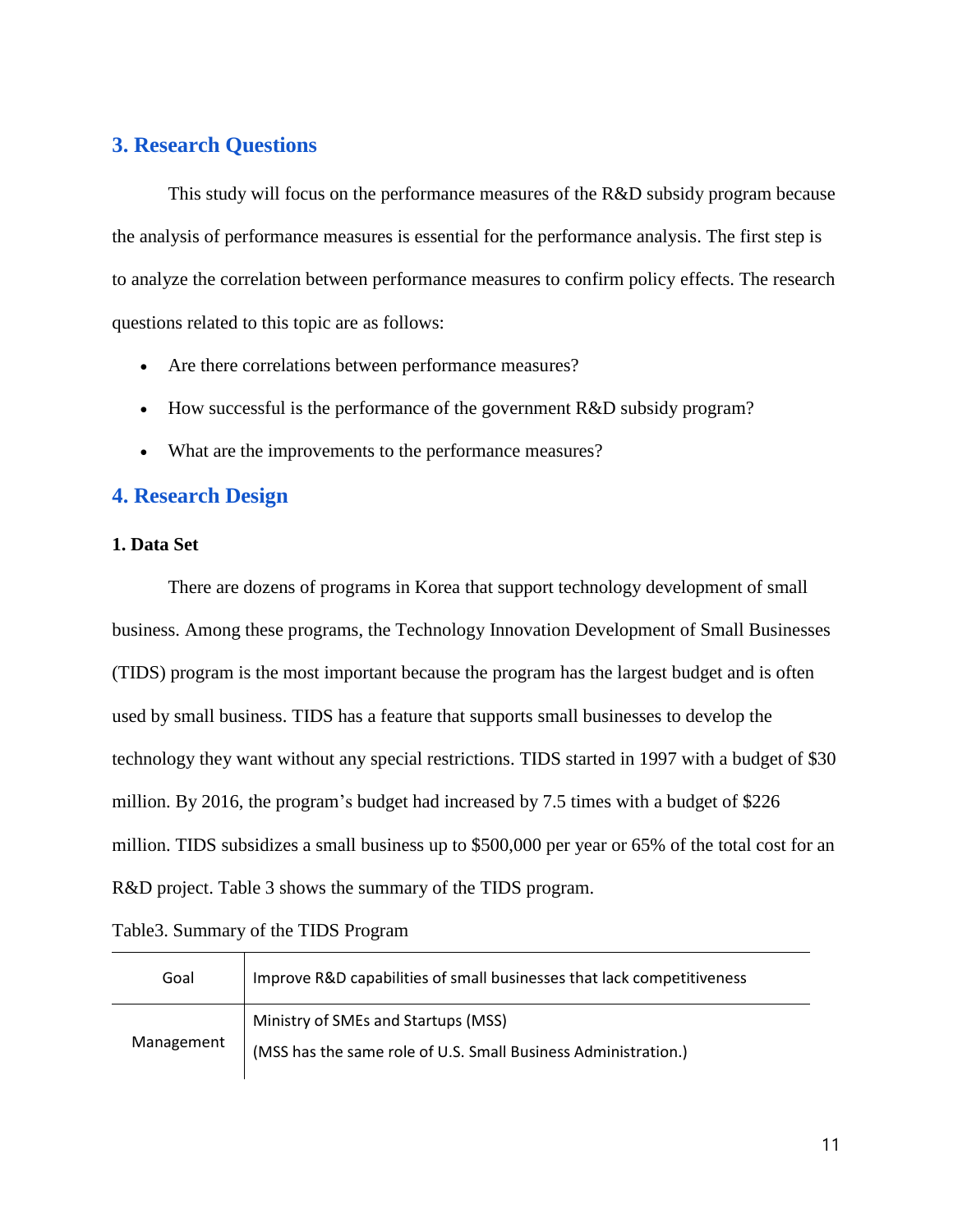| History        | • The program began in 1997 with a budget of \$30 million.<br>• By 2016, program budget had increased by 7.5 times with \$226 million.                                                                                                                                        |
|----------------|-------------------------------------------------------------------------------------------------------------------------------------------------------------------------------------------------------------------------------------------------------------------------------|
| Subsidy        | The maximum subsidy is \$500,000 per year or 65% of the total cost for R&D.                                                                                                                                                                                                   |
| Support period | Up to 24 months (2 years)                                                                                                                                                                                                                                                     |
| Selection      | • The assessment committee comprising experts evaluates the technical and<br>economic aspects of an R&D project at a ratio of 50:50.<br>• The project is finally selected for a subsidy after a frontline employee of the<br>MSS confirms the details submitted by a company. |

\* Data source: Ministry of SMEs and Startups (https://www.smtech.go.kr/front/sig/st/prjtIntro.do)

The R&D subsidy programs with specific purposes, such as the development of defense technologies, usually have restrictions. To develop only the technology required by the government is an example of the restrictions. The restrictions can lead to a problem of selection bias because it prevents small businesses from participating freely in R&D subsidy programs. Therefore, the TIDS program is suitable for analyzing the general characteristics of small businesses participating in the government's R&D subsidy programs. This study uses the data of small businesses that participated in the TIDS in 2011. The reason for choosing 2011 is that it takes several years to achieve the performance of R&D.

TIDS awarded R&D funding to 347 small businesses in 2011. Those firms are the subject of analysis in this paper. There are two ways of collecting the necessary data. First, basic data of small businesses are collected from the documents that small businesses submitted for applications in 2010. The performance data, which include all output measures and some outcome measures, can be gathered through the R&D Online Management System (http://www.smtech.go.kr). Small businesses receiving subsidies input basic data on the performance of R&D voluntarily into the system.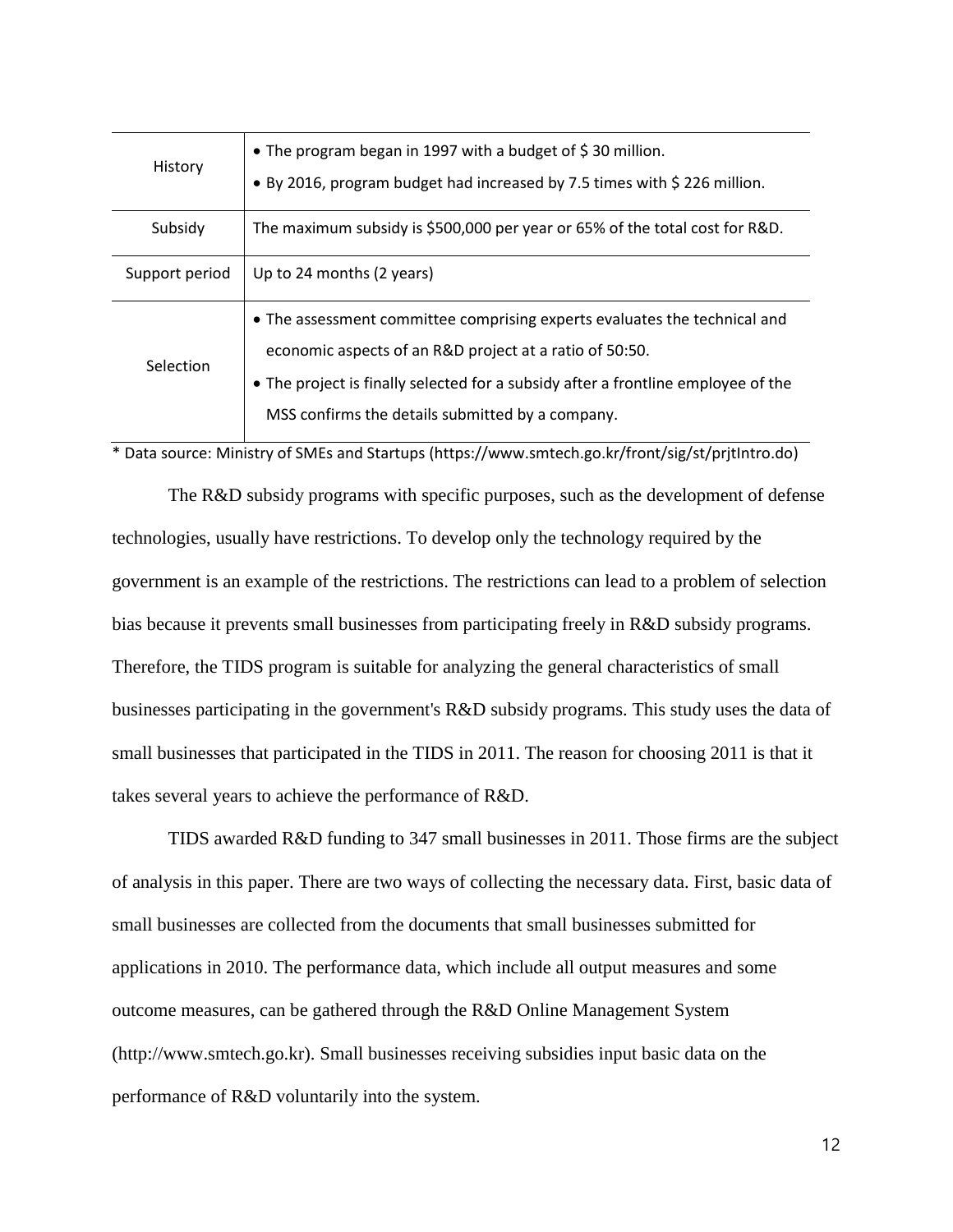#### **2. Dependent and Explanatory Variables**

In order to analyze the performance of the R&D subsidy program, the first step is to define the performance measures. Considering the purposes of the study and features of the TIDS program, the explanatory variables are the inputs of R&D activities and the basic characteristics of a small business. The dependent variables are outputs and outcomes. Data on the sales and employment of companies participating in the TIDS program are surveyed for four years from 2013 to 2016 after the completion of the two-year technology development (2011  $\sim$ 2012). There are reasons to use the four-year outcome data after two years of governmental support. First, the TIDS program supports governmental subsidies for R&D projects that small businesses can develop within two years. Second, it usually takes time to get outcomes because outcomes are the benefit received by stakeholders as a result of the organization's operations. The performance measures of the TIDS program can be as summarized in Table 4.

| <b>Explanatory variables</b>          | Dependent variables                   |  |  |  |
|---------------------------------------|---------------------------------------|--|--|--|
| 1. Inputs of R&D                      | 1. Outputs                            |  |  |  |
| Subsidy by the government             | Success of R&D (Technology Developed) |  |  |  |
| Investment of a company               | Patent                                |  |  |  |
| Number of researchers                 | Commercialization                     |  |  |  |
| R&D periods (month)                   |                                       |  |  |  |
| 2. Basic Characteristics of a company | 2. Outcomes                           |  |  |  |
| Age of a company                      | Change of sales                       |  |  |  |
| Average sales per year                | Change of the number of employees     |  |  |  |
| Number of employees                   |                                       |  |  |  |
| Average assets per year               |                                       |  |  |  |
| Total R&D investment of a company     |                                       |  |  |  |

|  |  | Table 4. Explanatory and Dependent Variables |  |
|--|--|----------------------------------------------|--|
|--|--|----------------------------------------------|--|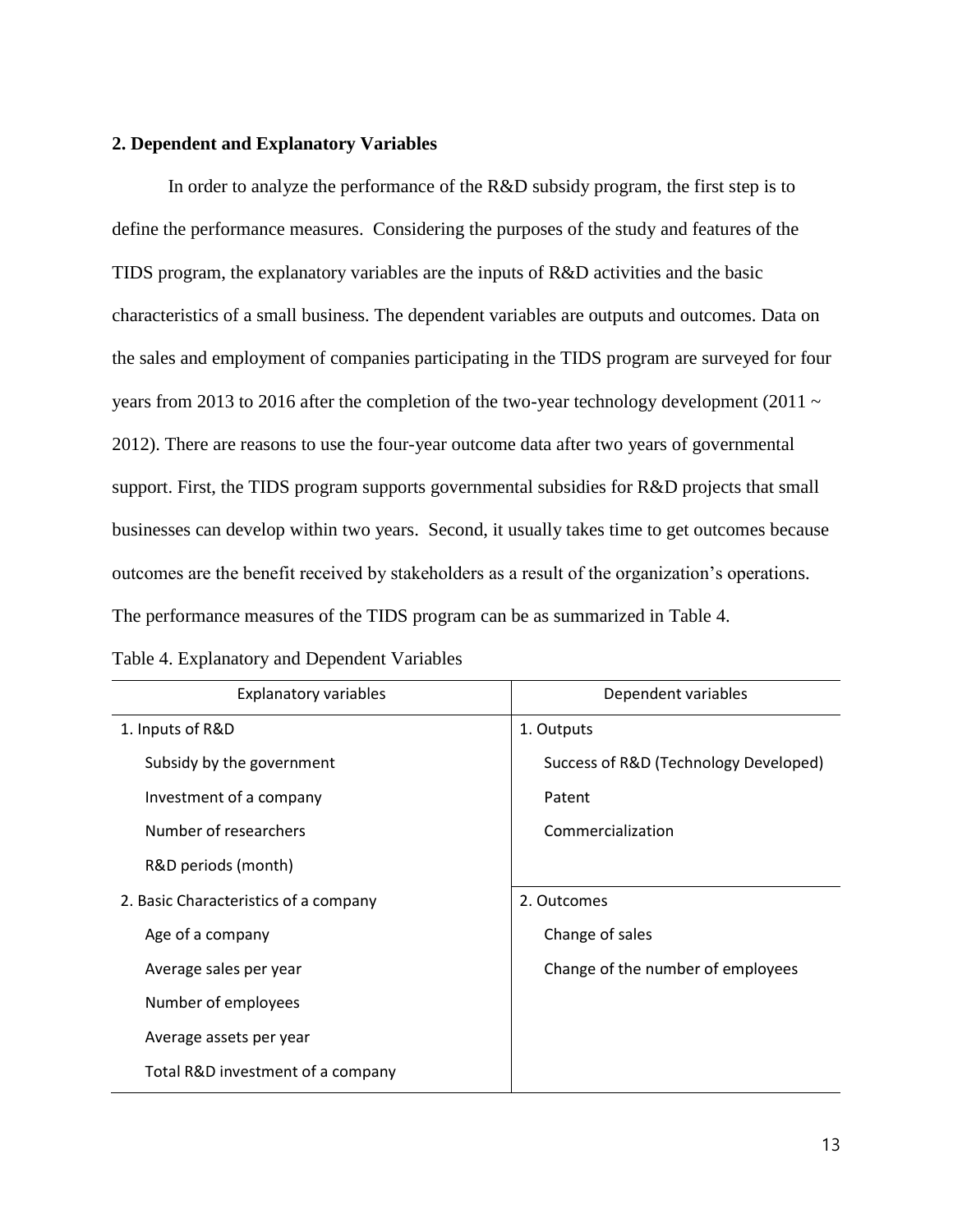The Ministry of SMEs and Startups (MSS) of Korea has used officially three outputs (success of R&D, patents acquisition, and commercialization) as performance indicators for the TIDS program. The success of R&D is judged by whether a small business has developed the technology they proposed when applying for government subsidies. The R&D tasks proposed by small businesses usually include the development of new products or processes or the improvement of existing products or processes. TIDS supports small businesses to develop technologies within two years. After two years of R&D, the MSS forms an expert committee including professors and patent attorneys and then evaluates the success of R&D. The difficulty of developing technology in the TIDS program is not high. According to Table 3, the R&D success rate was 93.1% in 2011. MSS explained that the reason for the high success rate was a characteristic of the program. If a company fails to develop a technology, the MSS evaluates the R&D process of the company. When determining that the process is inadequate, the MSS can take back up to 100% of the government subsidy. This aspect of the TIDS program may encourage small businesses to apply for the subsidies with an R&D project that is likely to be easy to develop. The commercialization rate of the developed technology is 53.1% of responding companies. The percentage of acquisition of patents is 24% of respondents.

| Variables   | Measurement                     |     | Obs.<br>Mean |      | Min. | Max. |
|-------------|---------------------------------|-----|--------------|------|------|------|
| Inputs      |                                 |     |              |      |      |      |
| subsidy     | subsidy of government (\$1000)  | 347 | 370.2        | 74.8 | 128  | 480  |
| projectfund | investment of business (\$1000) | 347 | 136.7        | 48.4 | 43   | 630  |
| researcher  | number of researchers           | 347 | 12.1         | 4.5  | 4    | 42   |
| periodrnd   | period of R&D (month)           | 347 | 23.3         | 2.9  | 12   | 30   |
| age         | age of a business (month)       | 347 | 124.1        | 90.6 | 6    | 740  |

Table 5. Summary of variables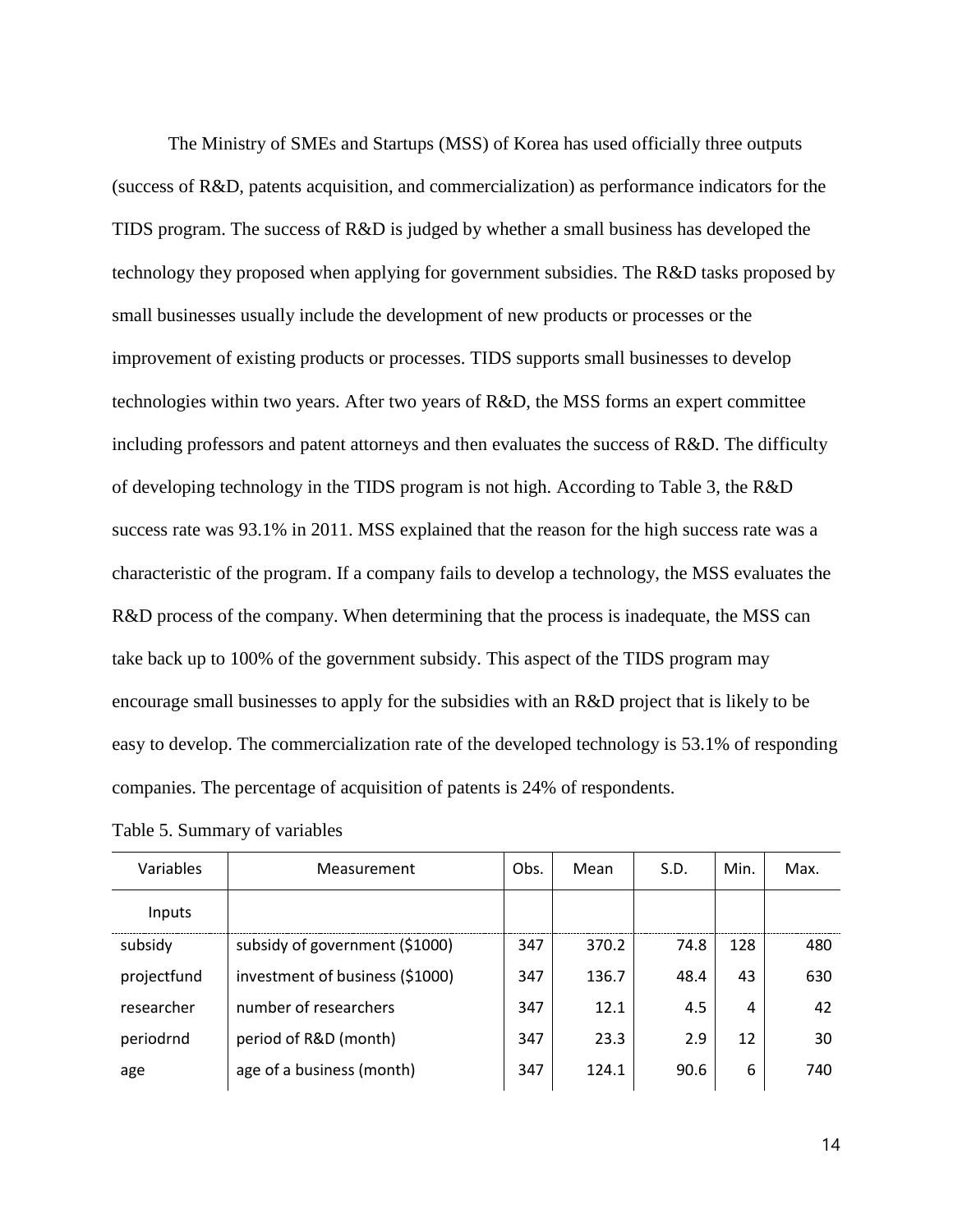| employee11      | number of employees in 2011          | 315 | 55.5    | 65.1    | $\overline{2}$ | 438          |
|-----------------|--------------------------------------|-----|---------|---------|----------------|--------------|
| sales11         | sales in 2011 (\$1000)               | 339 | 16762.7 | 32573.5 | 29             | 339509       |
| assets11        | assets in 2011 (\$1000)              | 339 | 17157.1 | 30147.9 | 231            | 244850       |
| totalrnd11      | total R&D investment in 2011(\$1000) | 313 | 714.3   | 1021.0  | 5              | 9039         |
| Outputs         |                                      |     |         |         |                |              |
| successrnd      | success in $R&D = 1$ , fail = 0      | 347 | 0.931   | 0.254   | 0              | $\mathbf{1}$ |
| patent          | patent = $1$ , no patent = $0$       | 275 | 0.240   | 0.428   | $\mathbf{0}$   | $\mathbf{1}$ |
| commercial      | success = $1$ , fail = $0$           | 275 | 0.531   | 0.500   | $\Omega$       | $\mathbf{1}$ |
| <b>Outcomes</b> |                                      |     |         |         |                |              |
| sales13         | sales in 2013 (\$1000)               | 337 | 18148.1 | 40792.9 | $\overline{2}$ | 603278       |
| sales14         | sales in 2014 (\$1000)               | 337 | 18649.3 | 36770.8 | 4              | 500434       |
| sales15         | sales in 2015 (\$1000)               | 336 | 18992.9 | 34246.6 | 12             | 398884       |
| sales16         | sales in 2016 (\$1000)               | 331 | 20321.4 | 36992.7 | 6              | 349412       |
| employee13      | number of employees in 2013          | 169 | 69.8    | 81.2    | 6              | 423          |
| employee14      | number of employees in 2014          | 172 | 79.3    | 88.7    | 5              | 420          |
| employee15      | number of employees in 2015          | 177 | 80.8    | 90.1    | 2              | 524          |
| employee16      | number of employees in 2016          | 199 | 72.6    | 86.4    | 3              | 453          |

## **3. Analysis Model**

Since all outputs are binary variables, probit model is suitable to estimate the probability that an observation with particular characteristics will fall into a specific category.

• Response probability in a probit model:

 $P(y = 1 | x) = \Phi(\beta_0 + x\beta),$ 

y is outputs (success of R&D, patent acquisition, and commercialization) and **x** is inputs.

 $\Phi(z)$  is the standard normal cumulative distribution function.

The second step is to analyze the effects of outputs on outcomes. Changes in the company's sales and employment are influenced by various economic factors. It is possible to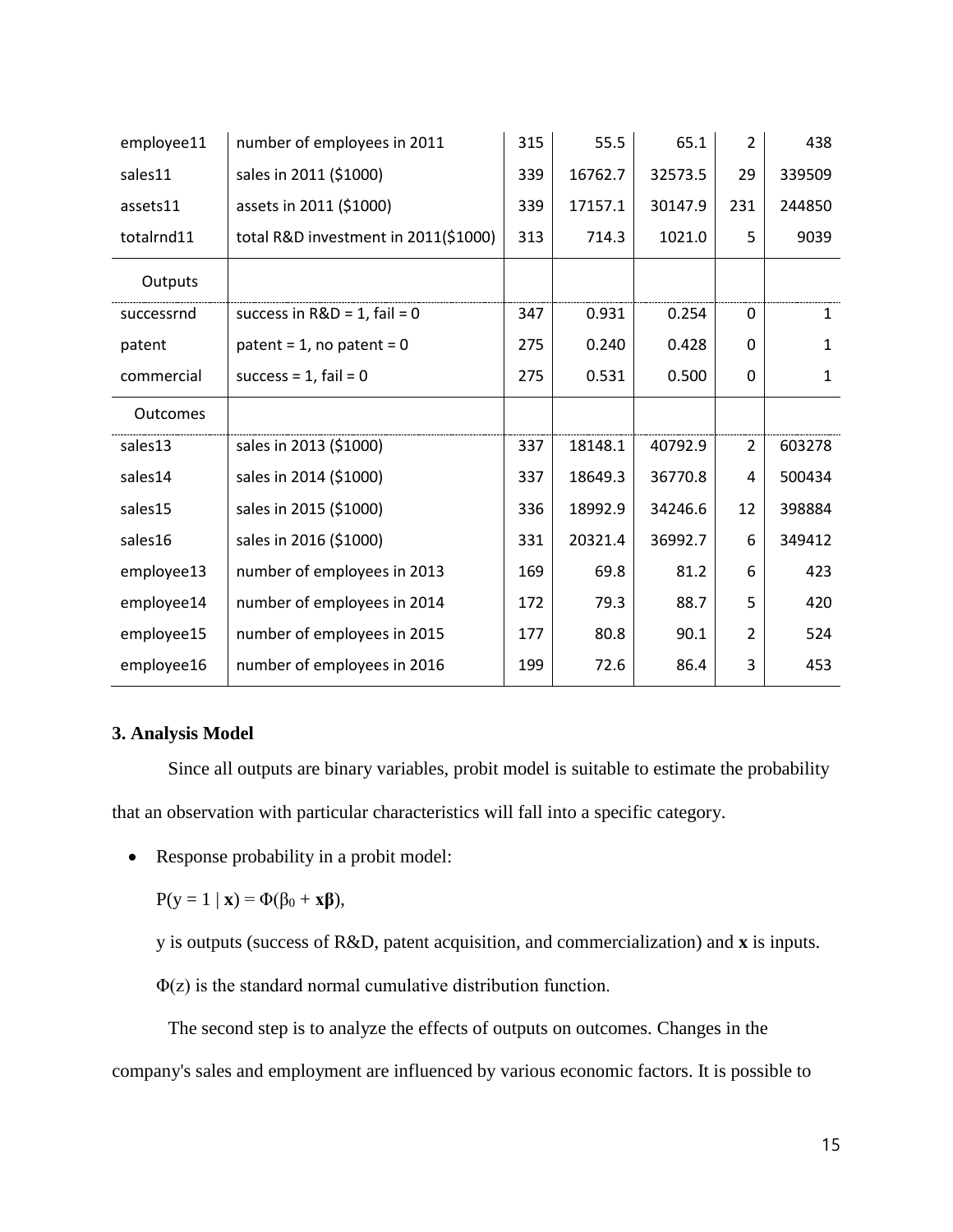apply a difference-in-differences (DID) model to eliminate the influence of factors that are difficult to measure if data on an untreated control group are available and there are statistically equal pre-treatment trends. In this case no data are available for the untreated controls. A regression is estimated comparing pre-treatment and post-treatment outcomes for treated companies. The regression model is to evaluate the impacts of commercialization or patents acquisition after the success of R&D. The difference in outcomes between 2011 and the next four years (2013-2016) can be estimated by the regression model. The year of 2012 when small business was developing technology is excluded from the regression model.

• Model for analyzing the impact on sales:  $sales_{t2} - sales_{t1} = a + b_1$  commercial + b<sub>2</sub> patent + b<sub>3</sub> commercial × patent + e,

sales<sub>t2</sub> is the total sales per year from 2013 to 2016 and sales<sub>t1</sub> is the total sales in 2011.

• Model for analyzing the impact on number of employees:  $employee_{t2}$  – employee<sub>t1</sub> = a + b<sub>1</sub> commercial + b<sub>2</sub> patent + b<sub>3</sub> commercial  $\times$  patent + e, employee<sub>t2</sub> is the number of employees per year from 2013 to 2016, and employee $t_1$  is the number of employees in 2011.

In the model, the coefficient  $b_1$  is the difference of change in the sales or change in the number of employees between the companies that successfully commercialized the developed technology and those that failed. The coefficient b<sub>2</sub> means the difference of change in the sales or change in the number of employees between patented and non-patented companies. The coefficient b<sub>3</sub> means the difference of change in the sales or change in the number of employees between companies that succeeded both in commercialization and patent acquisition and those that did not, beyond the direct effects of each alone.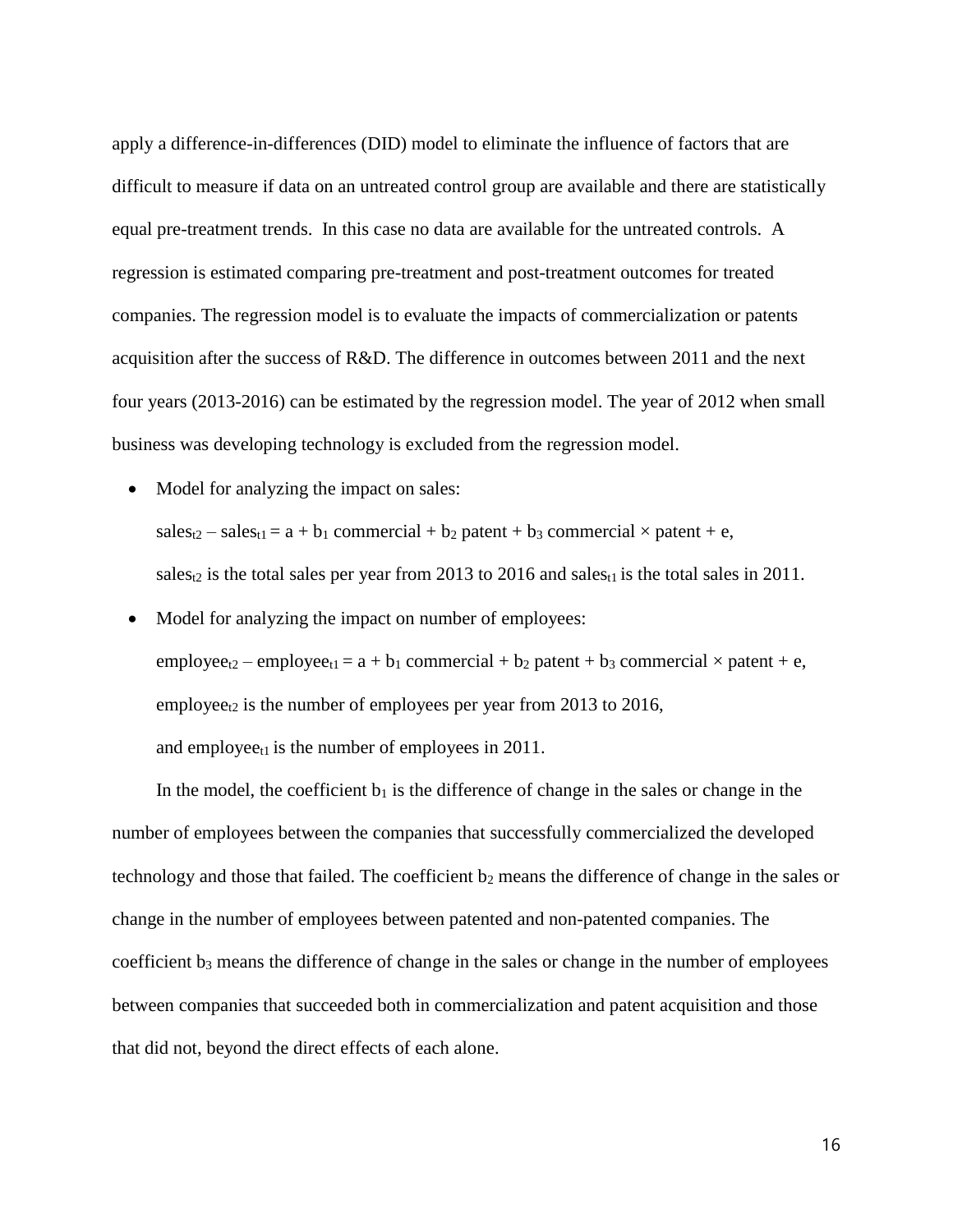According to the results of the t-test, there is no statistically significant difference in average sales and average employee in 2011 between companies that succeeded in the commercialization of technologies and those who did not. Whether companies acquired patents or not also shows the same result. There is no statistically significant difference between the two groups in terms of sales and employment in 2011 when R&D began. Therefore, it is possible to compare the R&D outcomes, which include the change in sales and the change in the number of employees.

| <b>Types</b>            | Groups of company    | Obs. | mean    | s.e.   | d.f. | t     | p-value |
|-------------------------|----------------------|------|---------|--------|------|-------|---------|
| <b>Sales</b>            | No commercialization | 125  | 17535.4 | 2683.4 | 267  | 0.745 | 0.4569  |
| in 2011                 | Commercialization    | 144  | 15037.5 | 2081.8 |      |       |         |
| Employee<br>in 2011     | No commercialization | 115  | 58.756  | 6.239  | 248  | 0.822 | 0.4118  |
|                         | Commercialization    | 135  | 52.022  | 5.376  |      |       |         |
| <b>Sales</b><br>in 2011 | No patent            | 203  | 17472.1 | 2118.8 | 267  | 1.339 | 0.1817  |
|                         | Patent               | 66   | 12279.9 | 1922.9 |      |       |         |
| Employee<br>in 2011     | No patent            | 188  | 56.686  | 4.691  | 248  | 0.667 | 0.5049  |
|                         | Patent               | 62   | 50.370  | 8.298  |      |       |         |

Table 6. Results of t-test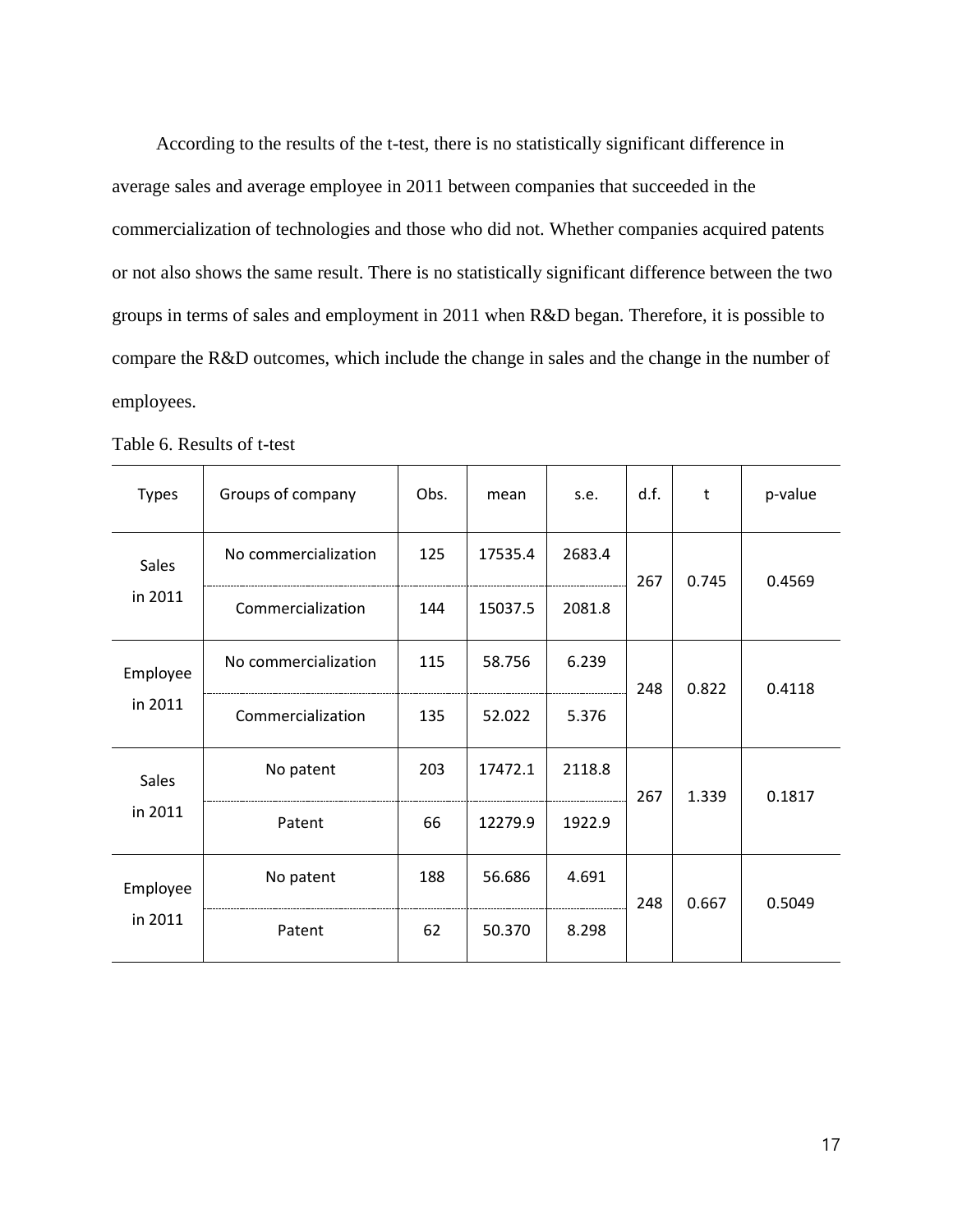## **5. Results and Findings**

#### **1. Relationships between Inputs and Outputs of the TIDS Program**

According to the results of Probit estimation, some inputs have a statistically significant relationship with outputs. First, the government subsidy, which is estimated to be statistically significant, has a positive effect on the probability that small businesses succeed in R&D. When government subsidy increases by 1,000 units (\$1,000,000), the probability of success in R&D is increased by 0.6254. The time taken to develop the technology has no statistically significant effect on the probability of success in R&D. The estimation results are summarized in Table 7. Table 7. Probit estimation 1 (Dependent Variable: Success of R&D)

| <b>Independent Variables</b>   | Estimates   | <b>Average Marginal Effects</b> |
|--------------------------------|-------------|---------------------------------|
| Subsidy (\$1,000,000)          | $7.4440***$ | $0.6254**$                      |
|                                | (2.0109)    | (0.2522)                        |
| Projectfund (\$1,000,000)      | $-0.5498$   | $-0.0462$                       |
|                                | (2.5308)    | (0.2129)                        |
| Researcher (1,000 researchers) | $-1.0654$   | $-0.0895$                       |
|                                | (30.5958)   | (2.5695)                        |
|                                | $-0.2762$   | $-0.0232**$                     |
| Periodrnd (1 month)            | (0.1864)    | (0.0117)                        |
| Age (1,000 months)             | 0.6296      | 0.0529                          |
|                                | (1.8692)    | (0.1606)                        |
| Employee11 (1000 employees)    | $-1.8921$   | $-0.1589$                       |
|                                | (3.6657)    | (0.3048)                        |
| Sales11 (\$100,000,000)        | $-0.6488$   | $-0.0545$                       |
|                                | (1.6149)    | (0.1367)                        |
| Assets11 (\$100,000,000)       | 2.9114      | 0.2446                          |
|                                | (2.5122)    | (0.1982)                        |
|                                | $-7.2920$   | $-0.6127$                       |
| Totalrnd11 (\$100,000,000)     | (21.3250)   | (1.7757)                        |
| Constant                       | 5.2242      |                                 |
|                                | (4.4132)    |                                 |
| Log-likelihood value           | $-62.7339$  |                                 |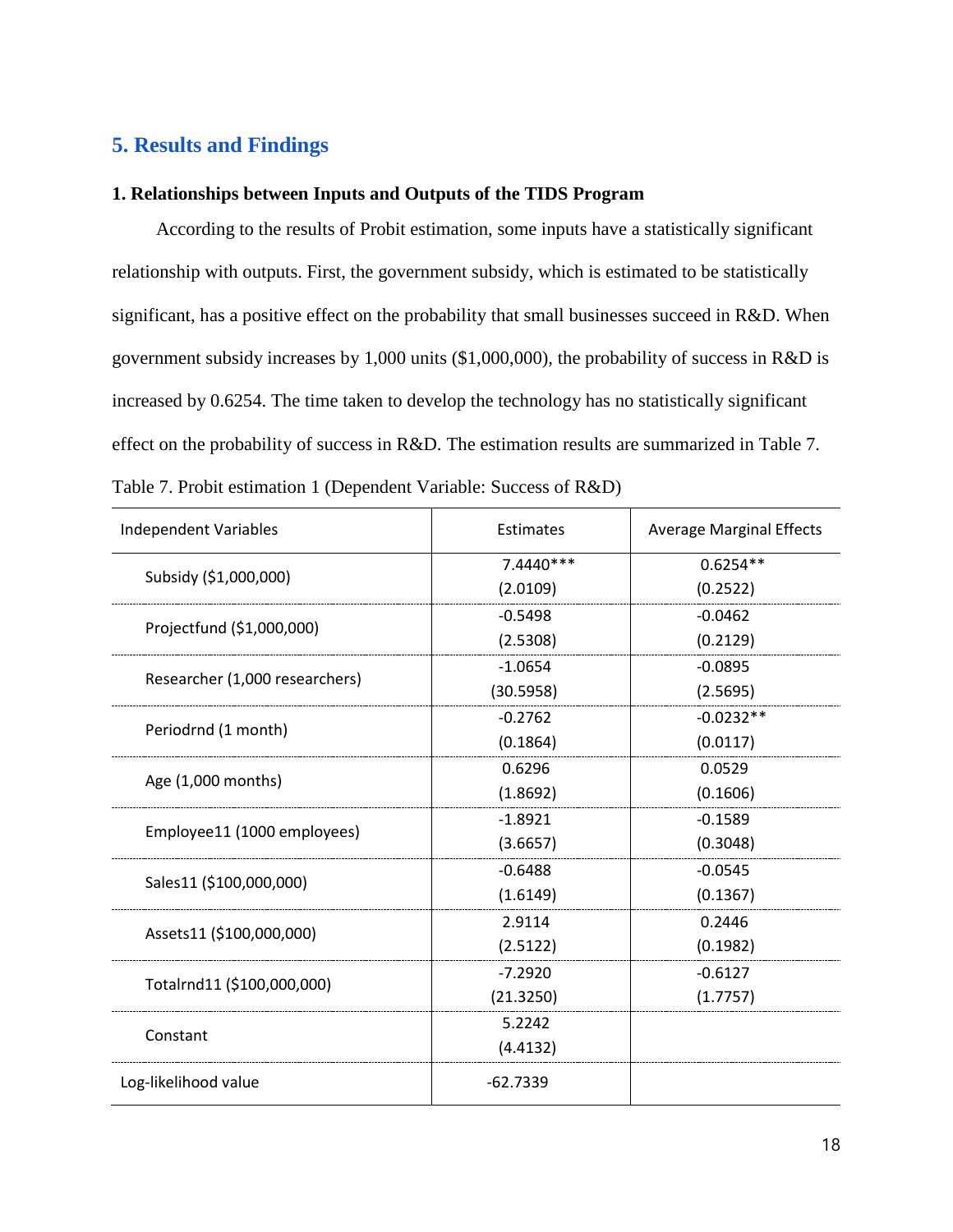1) \*\*\* p<0.01, \*\* p<0.05, \* p<0.1, 2) ( ): Standard error

3) Some Coefficients are rescaled by 1,000 or by 100,000 to be read easily.

- By 1,000: Subsidy, Project fund, Number of Researchers and Employees, and Age
- By 100,000: Sales, Assets, and Total R&D Funding in 2011

The second is the relationship between the acquisition of patents by small business and input indicators after R&D is over. The effect of the annual sales volume of firms in 2011 is statistically significant, but the average marginal effect of sales in 2011 is very small. The acquisition of the patent is decreased by 0.879 when the sales in 2011 are increased by 100,000 units (\$100,000,000). The effect of the government subsidy is not statistically significant. The estimation results are summarized in the Table 8.

| Independent Variables          | Estimates   | <b>Average Marginal Effects</b> |
|--------------------------------|-------------|---------------------------------|
| Subsidy (\$1,000,000)          | 0.2850      | 0.0872                          |
|                                | (2.4883)    | (0.7611)                        |
| Projectfund (\$1,000,000)      | $-6.9722$   | $-2.1353$                       |
|                                | (5.3332)    | (1.6026)                        |
| Researcher (1,000 researchers) | $-23.6606$  | $-7.2465$                       |
|                                | (22.4142)   | (6.8610)                        |
| Periodrnd (1 month)            | 0.0278      | 0.0085                          |
|                                | (0.0491)    | (0.0150)                        |
| Age (1,000 months)             | 1.4669      | 0.4492                          |
|                                | (1.2548)    | (0.3827)                        |
| Employee11 (1000 employees)    | 2.7728      | 0.8492                          |
|                                | (2.9174)    | (0.8844)                        |
| Sales11 (\$100,000,000)        | $-2.8702**$ | $0.8790**$                      |
|                                | (1.4056)    | (0.4124)                        |
| Assets11 (\$100,000,000)       | 1.4058      | 0.4305                          |
|                                | (1.0503)    | (0.3168)                        |
|                                | $-14.3598$  | $-4.3979$                       |
| Totalrnd11 (\$100,000,000)     | (15.3405)   | (4.6671)                        |
|                                | $-0.2255$   |                                 |
| Constant                       | (0.9728)    |                                 |

Table 8. Probit estimation 2 (Dependent Variable: Acquisition of Patent)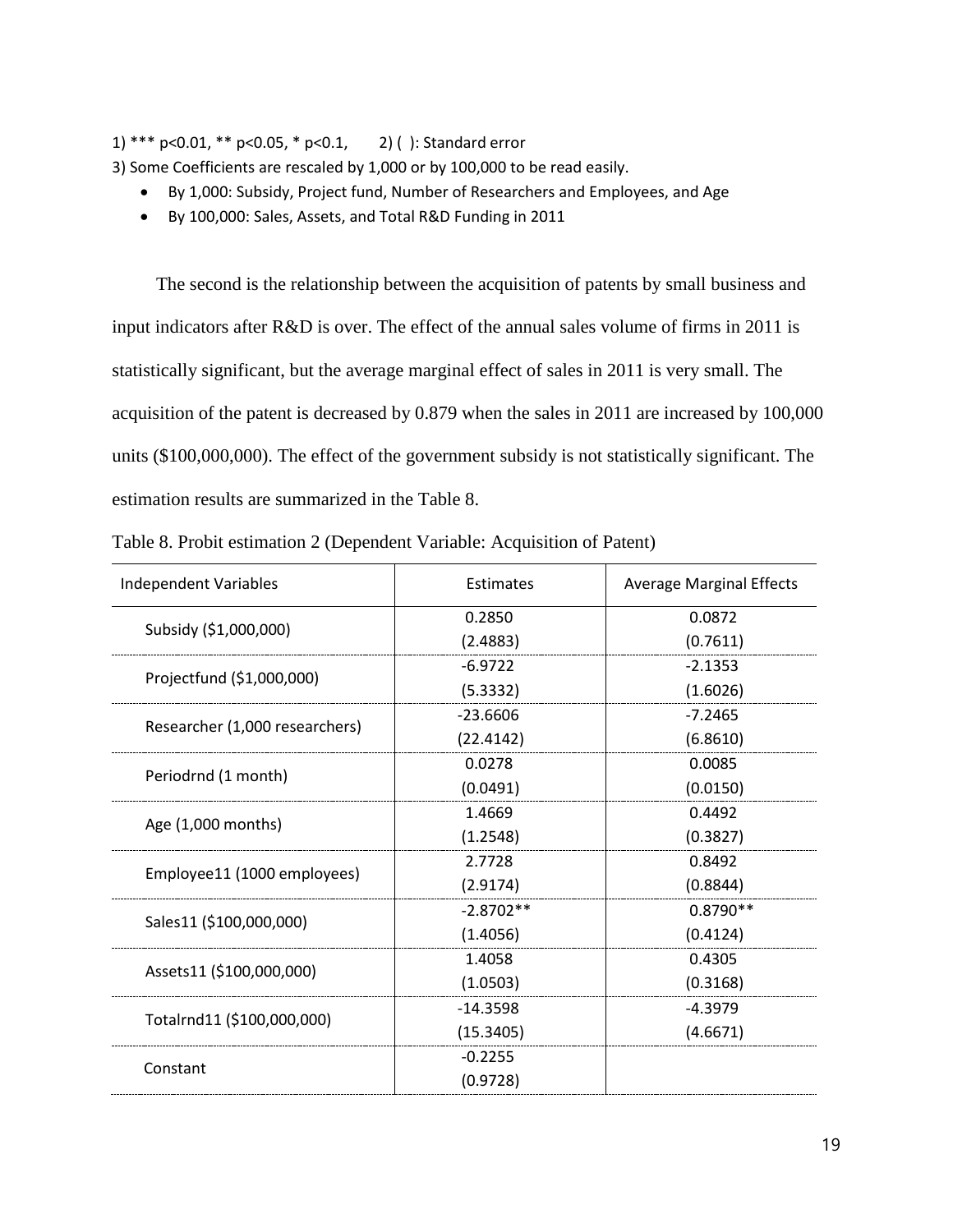| Log-likelihood value | $-122.4492$ |  |
|----------------------|-------------|--|
|                      |             |  |

1) \*\*\* p<0.01, \*\* p<0.05, \* p<0.1, 2) ( ): Standard error

3) Some Coefficients are rescaled by 1,000 or by 100,000 to be read easily.

- By 1,000: Subsidy, Project fund, Number of Researchers and Employees, and Age
- By 100,000: Sales, Assets, and Total R&D Funding in 2011

The following is the effect of inputs on the probability of commercialization of the developed technology. The number of researchers has a negative influence on the possibility of commercialization. When the number of researchers increases by one, the possibility of commercialization decreases by 0.0226. The age of the firm is also statistically significant at the 90% confidence level. When the age of the firm increases by one month, the possibility of commercialization decreases by 0.0008. The effect of government subsidy is not statistically significant. The estimation results are summarized in the Table 9. Lastly, the effect of R&D funding by small business and the effect of the number of employees are not statistically significant. The basic characteristics of a company have no effects on the outputs.

Table 9. Probit estimation 3 (Dependent Variable: Success of Commercialization)

| <b>Independent Variables</b>   | Estimates                  | <b>Average Marginal Effects</b> |
|--------------------------------|----------------------------|---------------------------------|
| Subsidy (\$1,000,000)          | 1.9841<br>(1.7764)         | 0.7847<br>(0.7026)              |
| Projectfund (\$1,000,000)      | 0.2110<br>(2.1581)         | 0.0834<br>(0.8535)              |
| Researcher (1,000 researchers) | $-57.3925***$<br>(21.0658) | $-22.6981***$<br>(8.3333)       |
| Periodrnd (1 month)            | $-0.0080$<br>(0.0462)      | $-0.0031$<br>(0.0183)           |
| Age (1,000 months)             | $-2.1654*$<br>(1.1599)     | $-0.8564*$<br>(0.4587)          |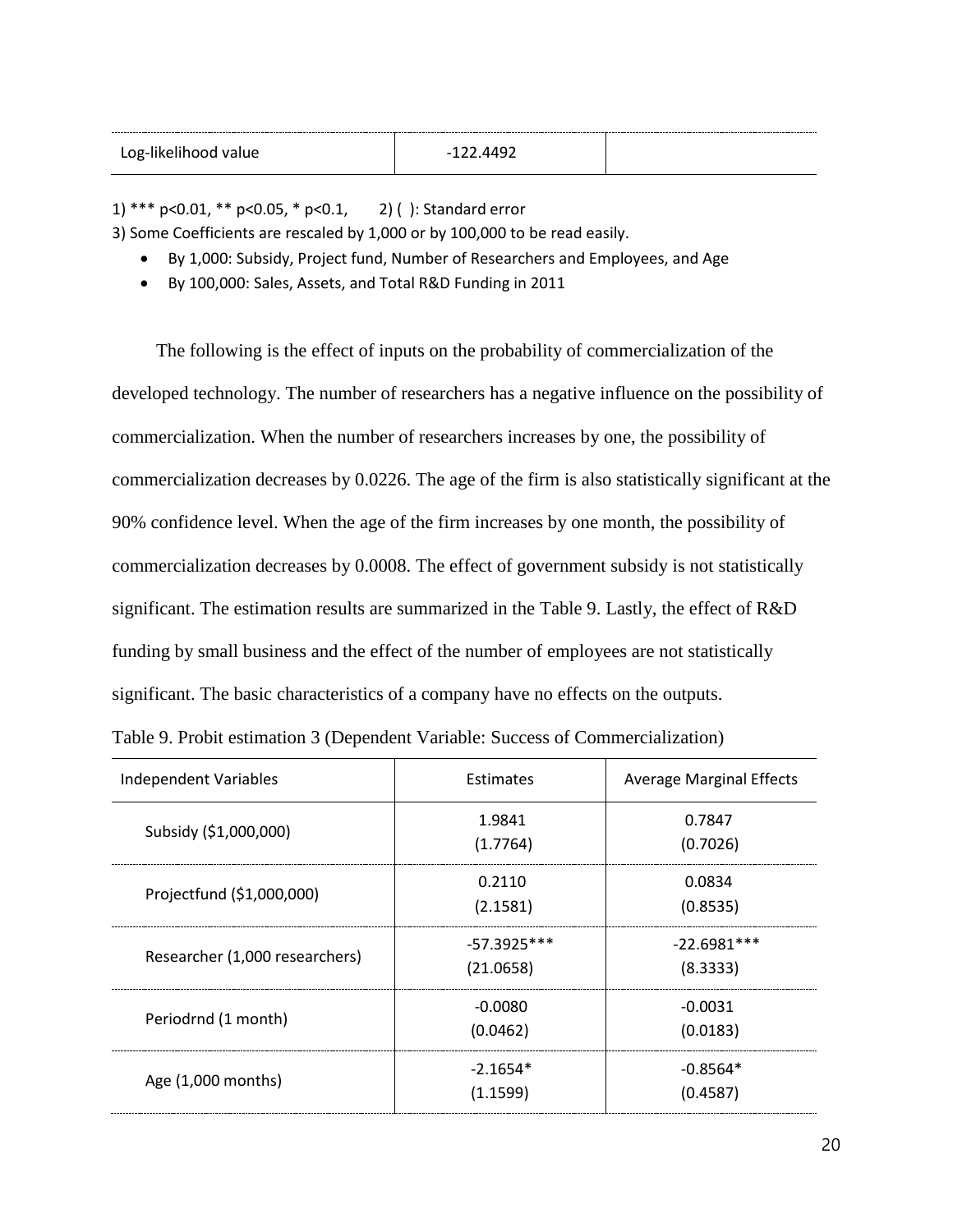| Employee11 (1000 employees) | $-0.2561$<br>(2.5811)  | $-0.1012$<br>(1.0208) |
|-----------------------------|------------------------|-----------------------|
| Sales11 (\$100,000,000)     | $-0.7509$<br>(0.7130)  | $-0.2970$<br>(0.2820) |
| Assets11 (\$100,000,000)    | 1.0292<br>(0.8972)     | 0.4070<br>(0.3548)    |
| Totalrnd11 (\$100,000,000)  | $-5.6011$<br>(10.9012) | $-2.2151$<br>(4.3110) |
| Constant                    | 0.5294<br>(0.9048)     |                       |
| Log-likelihood value        | $-147.4966$            |                       |

1) \*\*\* p<0.01, \*\* p<0.05, \* p<0.1, 2) ( ): Standard error

3) Some Coefficients are rescaled by 1,000 or by 100,000 to be read easily.

- By 1,000: Subsidy, Project fund, Number of Researchers and Employees, and Age
- By 100,000: Sales, Assets, and Total R&D Funding in 2011

#### **2. Relationships between Outputs and Outcomes of the TIDS Program**

According to the results of regression model estimation, the acquisition of patents is evaluated to have no statistically significant effect on the outcomes of R&D: an increase in sales and an increase in the number of employees. Successful commercialization of the developed technology has no statistically significant effect on the increase in the number of employed persons. The effects of the interaction term (commercialization  $\times$  patent) in the regression model are also not statistically significant.

However, there is statistically significant evidence that the increase in sales of companies succeeding in commercialization is greater than the increase in sales of the others in 2014 and in 2015. In 2014, which is the second year of successful commercialization after technology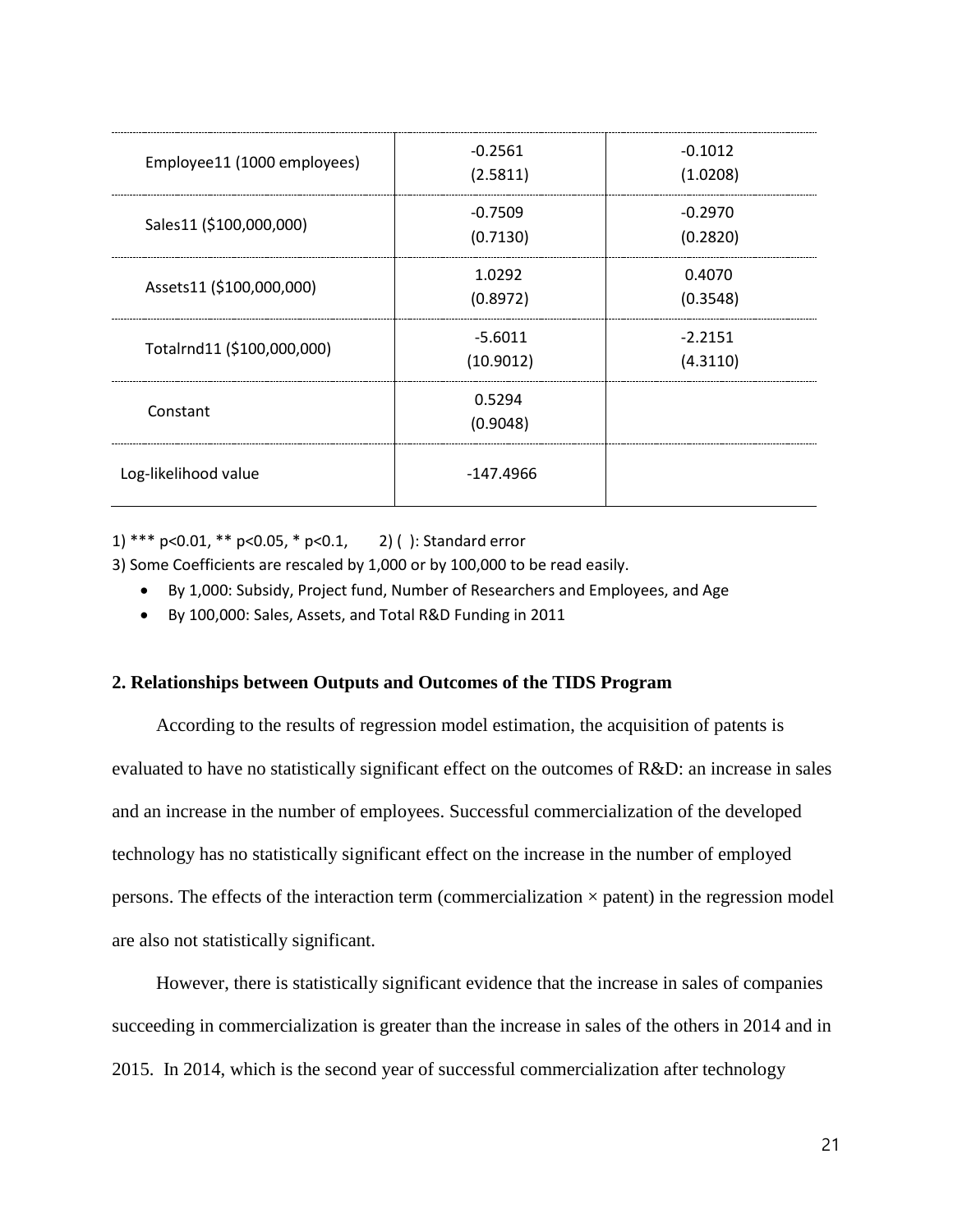development, commercialization has a positive effect on sales change and the estimation is statistically significant at the 90% confidence level. Companies that have succeeded in commercializing have higher sales growth than those that have not. The difference in sales per year is about \$ 3.3 million dollars. In 2015, there is also a positive correlation between the change in sales and commercialization at the 99% confidence level. The difference in sales per year is about \$5.7 million. In summary, the commercialization of the developed technology can have a positive effect on the change in the sales of the company. There is no evidence of correlations between commercialization and changes in the number of employees. The estimation results are summarized in the Table 10.

Table 10. Results of Regression Model Estimation

| Table 10-A. Dependent Variable: Change in Sales |  |  |  |
|-------------------------------------------------|--|--|--|
|-------------------------------------------------|--|--|--|

|                       | Dependent variables |                 |                 |                 |
|-----------------------|---------------------|-----------------|-----------------|-----------------|
| Independent variables | Sales13-Sales11     | Sales14-Sales11 | Sales15-Sales11 | Sales16-Sales11 |
| Commercial            | $-24.13$            | 3277.8*         | 5679.8***       | 3237.0          |
|                       | (1570.08)           | (1808.12)       | (2168.16)       | (2579.23)       |
| Patent                | $-75.19$            | 2697.7          | 2446.5          | 1553.6          |
|                       | (2532.05)           | (2911.31)       | (3491.01)       | (4132.62)       |
| Commer × Patent       | $-432.8$            | $-4109.0$       | $-6187.3$       | $-4633.6$       |
|                       | (3251.80)           | (3737.40)       | (4481.60)       | (5298.82)       |
| Constant              | 633.4               | $-380.8$        | $-941.4$        | 1287.7          |
|                       | (1118.47)           | (1291.26)       | (1548.38)       | (1855.91)       |
| Observation           | 267                 | 266             | 266             | 263             |
| R-squared             | 0.0003              | 0.0129          | 0.026           | 0.007           |

1) \*\*\* p<0.01, \*\* p<0.05, \* p<0.1 2) ( ): Standard error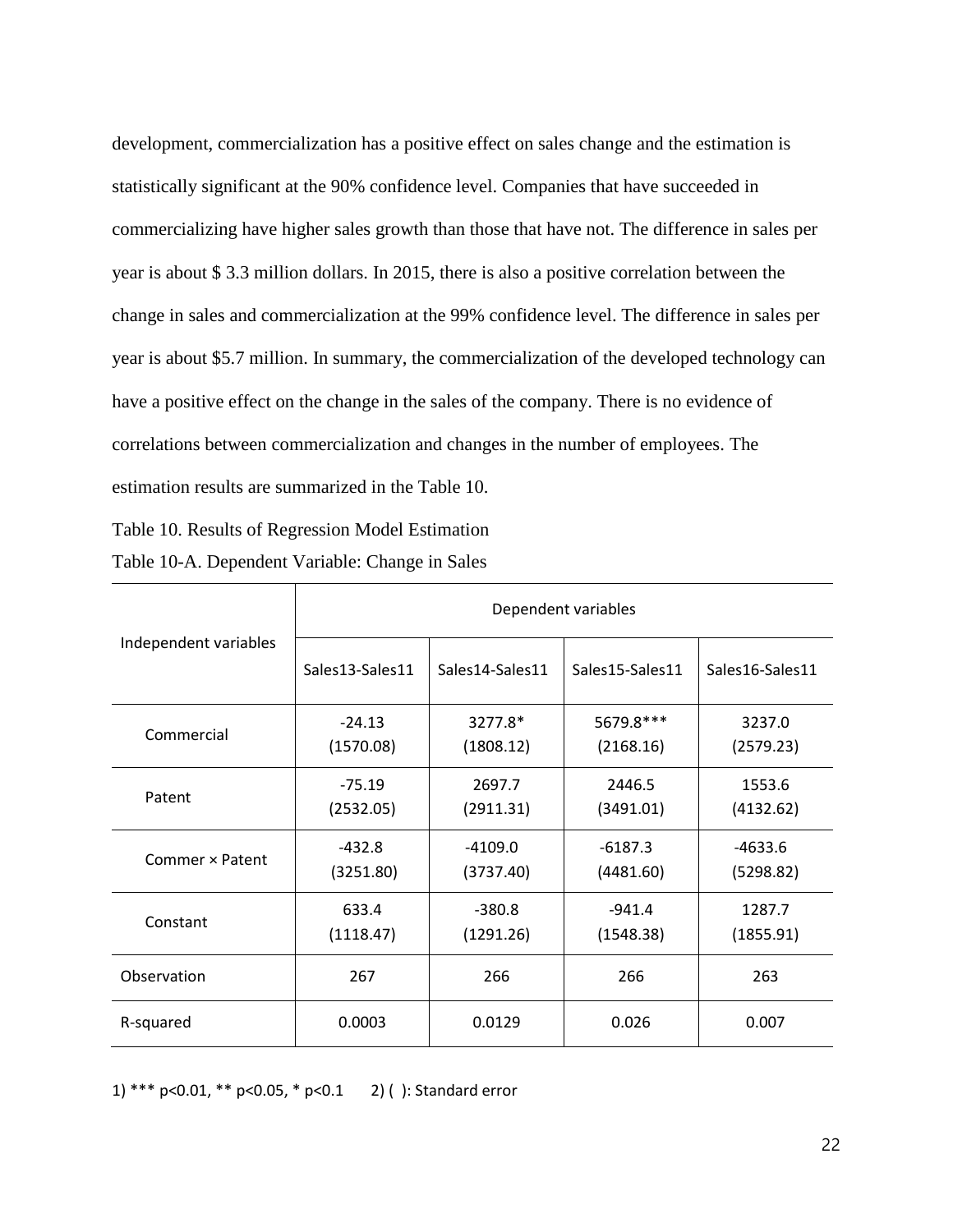|                       | Dependent variables |              |              |              |
|-----------------------|---------------------|--------------|--------------|--------------|
| Independent variables | Employee13 -        | Employee14 - | Employee15 - | Employee16 - |
|                       | Employee11          | Employee11   | Employee11   | Employee11   |
| Commercial            | 4.6518              | $-2.7643$    | 2.5007       | 4.2493       |
|                       | (5.9887)            | (8.7464)     | (7.8006)     | (8.4391)     |
| Patent                | $-5.2277$           | $-10.26$     | $-2.9677$    | $-2.4902$    |
|                       | (9.6397)            | (12.6033)    | (11.8262)    | (12.2103)    |
| Commer x Patent       | $-2.4494$           | 2.3825       | 0.0641       | $-6.2365$    |
|                       | (12.2942)           | (16.7927)    | (15.5054)    | (16.2999)    |
| Constant              | 6.3111              | 15.46**      | 8.0392       | 11.6078      |
|                       | (4.4230)            | (6.0544)     | (5.4884)     | (6.1051)     |
| Observation           | 132                 | 133          | 137          | 147          |
| R-squared             | 0.0137              | 0.0102       | 0.0019       | 0.0056       |

#### Table 10-B. Dependent Variable: Change in Employees

1) \*\*\* p<0.01, \*\* p<0.05, \* p<0.1 2) ( ): Standard error

## **6. Limitations**

The collection of data has caused the limitations. First, in order to evaluate the effect of government subsidies on R&D, it is necessary to classify a control group and treatment groups as shown in Figure 3. The effect of government subsidies can be assessed by comparing outcomes (changes in sales and changes in the number of employees) between the control group and the treatment group 1. The control group is a group that applied for government subsidies in 2011 but did not receive subsidies. In fact, there are about 1,000 small businesses in the control group. The treatment group 1 is a group that they received subsidies. The reason for the difficulty of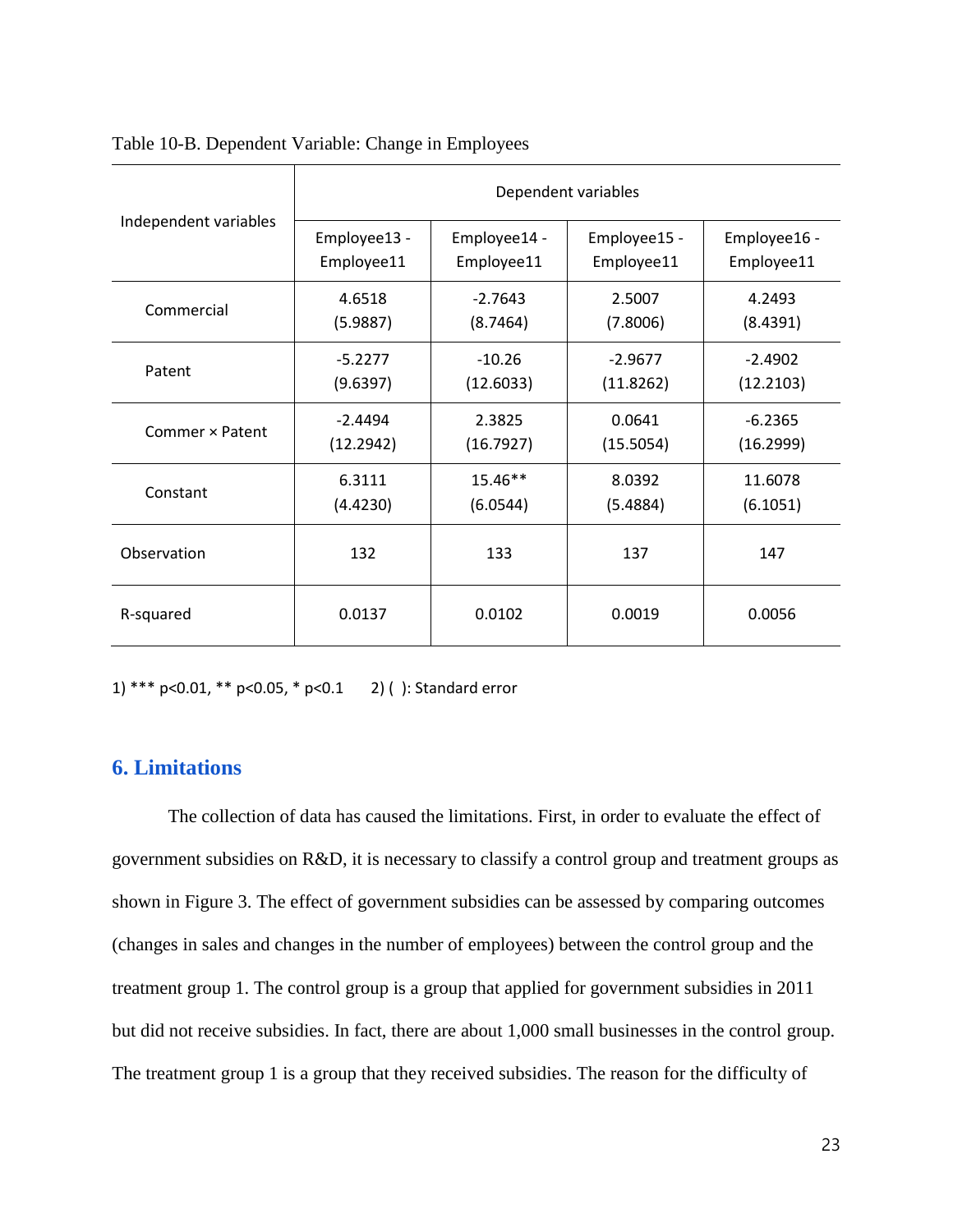data collection is because small businesses in the control group were not obliged to submit relevant data because they did not receive government subsidies.

The difficulty of data collection affected the design of the evaluation model. Instead of comparing the control group to the treatment group 1, the evaluation model is to compare the performance among the groups in treatment group 1. This model can compare the effects of the commercialization of technologies developed and patent acquisition. Therefore, the model may evaluate the effect of government subsidies partially because it assesses the effect of developing new products or processes. In order to evaluate fully the effect of government subsidies, additional research is needed after collecting data from the control group.

The second limitation with regard to data collection is the missing data problem. Table 3 shows that there are about 50% missing data in the number of employees by year. There are also 21% missing data in patent acquisition and commercialization. The missing data are limiting factors for accurate evaluation.

Figure 2. Classification of the Evaluation Group



**Control Group:** Companies that were not awarded R&D subsidies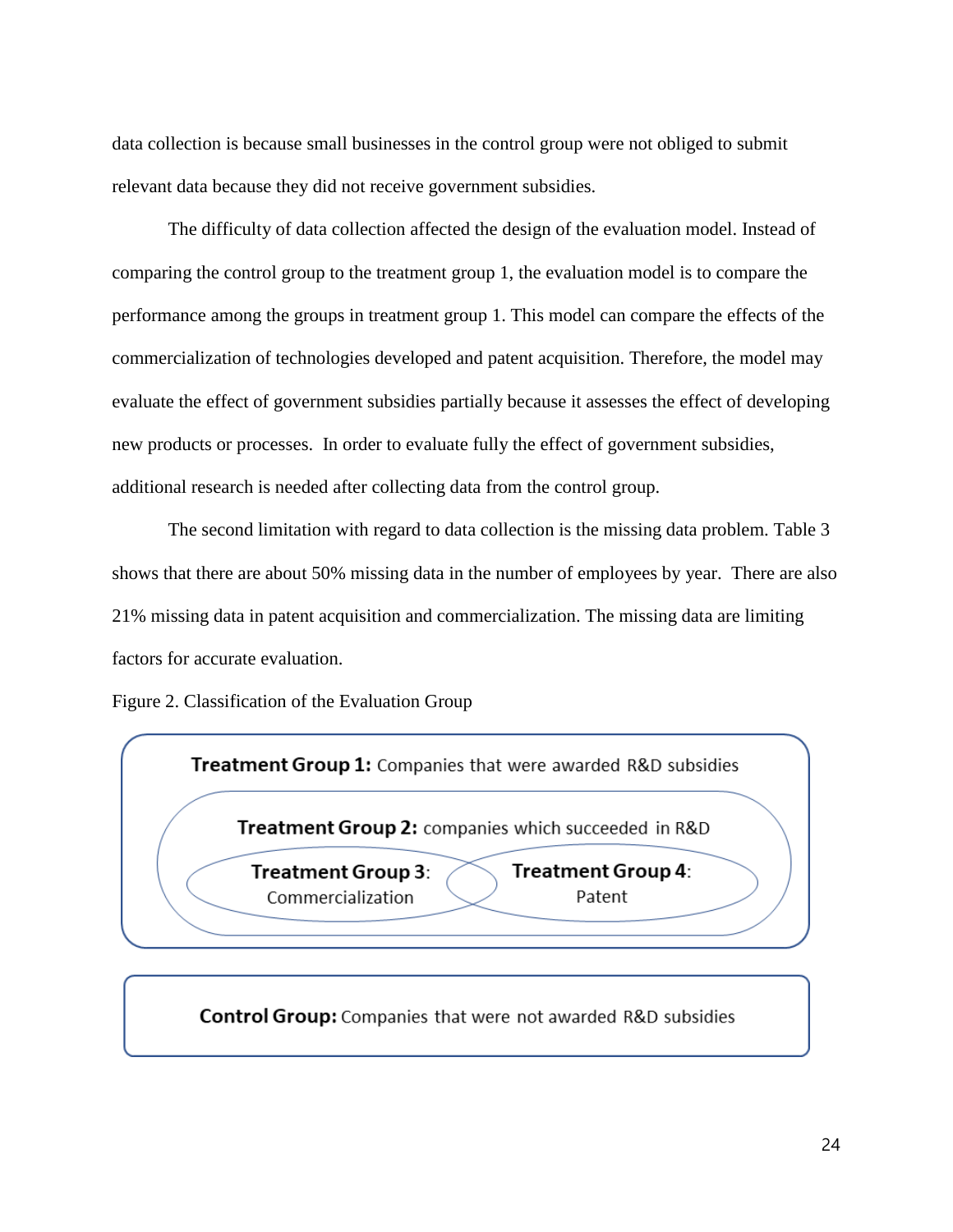## **7. Conclusions**

R&D investment is one of the most significant public activities and it is generally considered to be a useful way to spend public funds. Based on this concept, many developed countries continue the R&D investment in various fields such as defense and medical care. The Korean government has also continued to invest in R&D and has a plan to significantly expand R&D investment for small businesses. However, the government budget, which is based on taxation, is a scarce resource so that the budget increase of a program can only be justified when the government grants lead to better performance. Based on this perception, I analyzed quantitatively the performance of TIDS program that is an important R&D subsidy program for small business in Korea.

Performance indicators, which are used in the R&D subsidy program, are classified into inputs, outputs, and outcomes according to the logic model. Subsidy of the government is the most significant input. There are three types of outputs: whether the firm succeeds in R&D for new products or processes, acquisition of patents, and commercialization of technology. The R&D success rate was 93.1% in 2011. The success rate of commercialization is 53.1% of responding companies. The percentage of acquisition of patent is 24% of respondents. As R&D subsidies are granted to small businesses, the increase in sales and number of employees can be the proper measures for the outcome.

The analysis of the relationship between inputs and outputs reveals that receiving a government grant, which is the most important explanatory variable, has a positive effect on the probability that small businesses succeed in R&D. The general characteristics of firms such as age, number of employees, and assets do not have a significant impact on outputs of R&D. In order to understand the characteristics of firms that affect R&D, additional research is needed to

25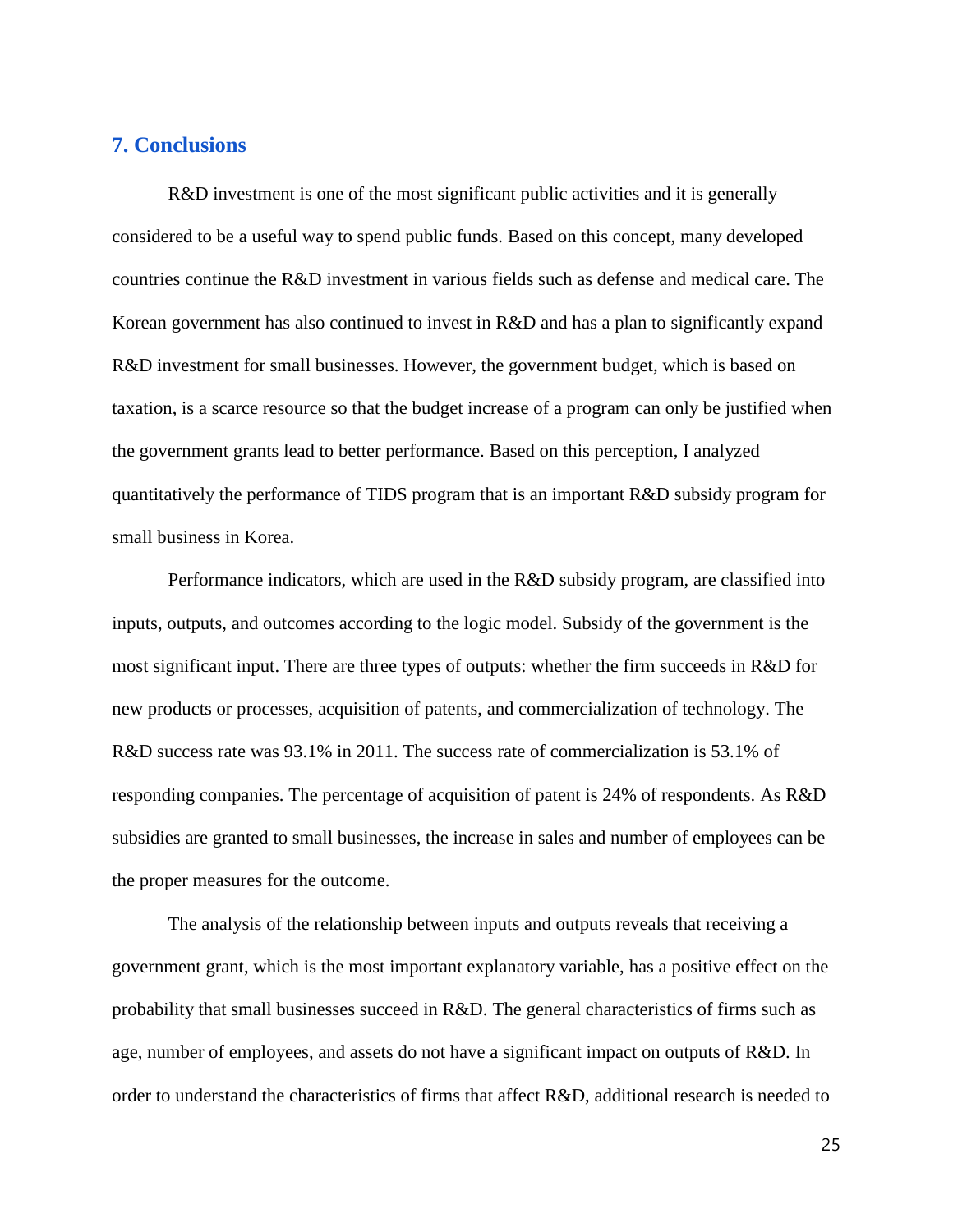analyze the performance by using the specific characteristics of firms related to R&D such as career of researchers and the presence of research institute.

As a result of analyzing the correlation between outputs and outcomes (business performance) of the TIDS program, it is statistically significant that success in commercialization of R&D increases companies' sales. Companies that have succeeded in the commercialization of technology developed are more likely to increase their sales.

In summary, government subsidies for R&D in small businesses have some positive effects on outputs. In addition, it is estimated that the sales of the companies that successfully commercialize the developed technology increase. However, due to the limitations of data collection, the effect of government subsidies on the performance of small businesses could not be analyzed. This part needs further study. The most significant performance indicator in the TIDS program is the commercialization of R&D. To improve policy performance, MSS should modify the TIDS program to increase the commercialization rate.

| <b>Independent Variables</b> | Dependent Variables    | Results         |
|------------------------------|------------------------|-----------------|
|                              | <b>R&amp;D</b> Success | Positive effect |
| Government<br>Subsidy        | Patents                | No effect       |
|                              | Commercialization      | No effect       |
| Patents                      | <b>Sales</b>           | No effect       |
|                              | Employment             | No effect       |
| Commercialization            | <b>Sales</b>           | Positive effect |
|                              | Employment             | No effect       |

Table 11. Summary of Important Results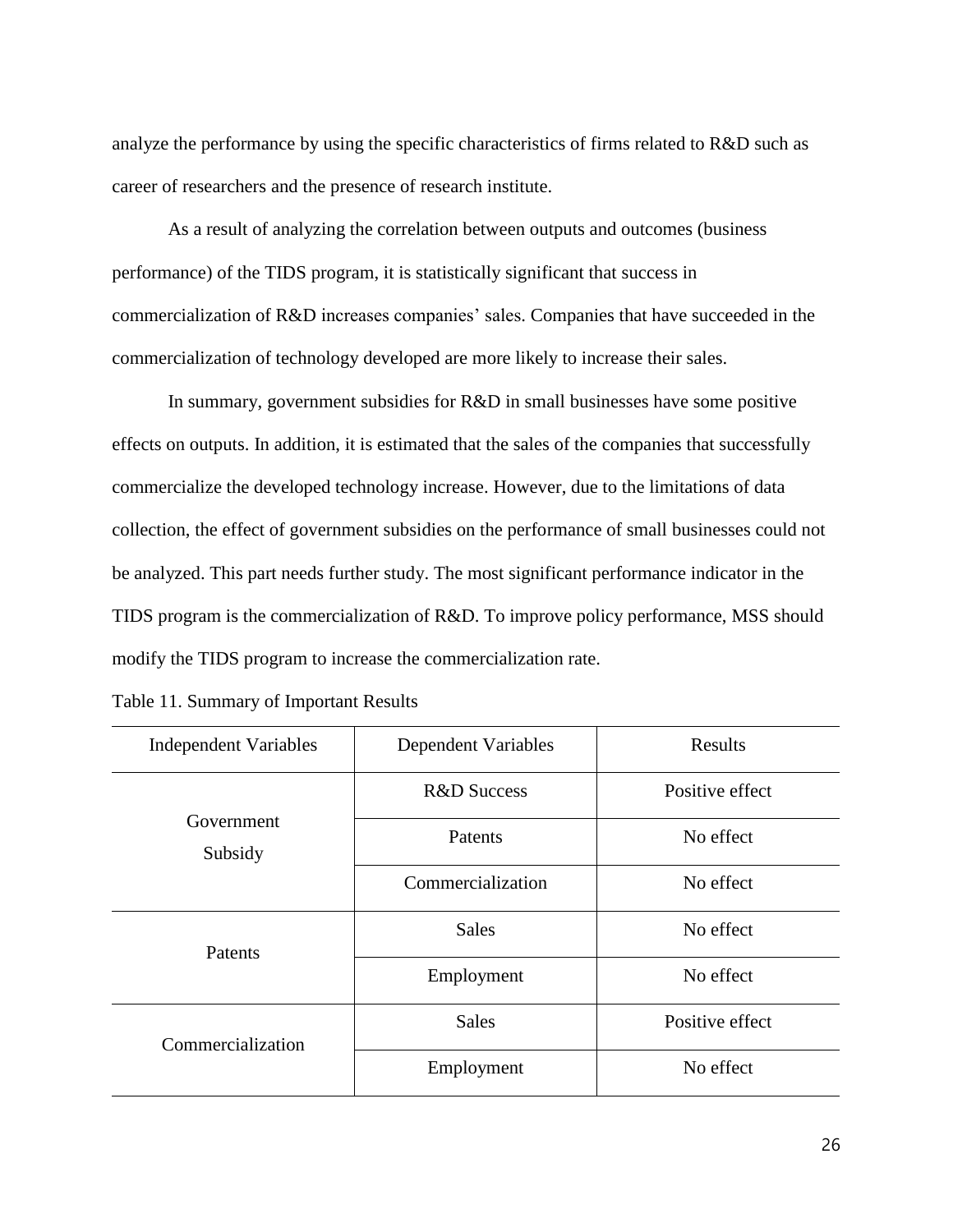### **References**

- Arrow, K. J. (1962). Economic welfare and the allocation of resources for invention. *The rate and direction of inventive activity*. Princeton, NJ: Princeton University, 609-625.
- Bae, K. (2016). Performance indicators and improvement of performance management for enterprise R&D support policies. *ISSUE PAPER,* 2016-09. Seoul, Korea: Korea Institute of S&T Evaluation and Planning.
- Brown, M. & Svenson, R. (1988). Measuring R&D Productivity. *Research Technology Management*, 31, 11-15.
- Capron, H. & van Pottelsberghe, B. (2004). Public support to business R&D: A survey and some new quantitative evidence*. OECD STI Working Paper*.
- Coccia, M. (2001). A basic model for evaluating R&D performance: theory and application in Italy. *R&D Management*, 31(4), 453-464.
- Cozzarin, B. P. (2008). Data and the measurement of R&D program impacts. *Evaluation and Program planning*, 31(3), 284-298.
- Edison, T. R. (2010). *Estimation of the DOD SBIR program treatment effect*. Santa Monica, CA: RAND Corporation.
- Fagerberg, J. (1994). Technology and international differences in growth rates. *Journal of Economic Literature*, 32, 1147-1175.
- Gomulka, S. (1990). *The theory of technological change and economic growth*. New York, NY: Routledge.
- Griliches, Z. (1998). *R&D and Productivity: The Econometric Evidence.* Chicago, IL: Univ. of Chicago Press (for NBER).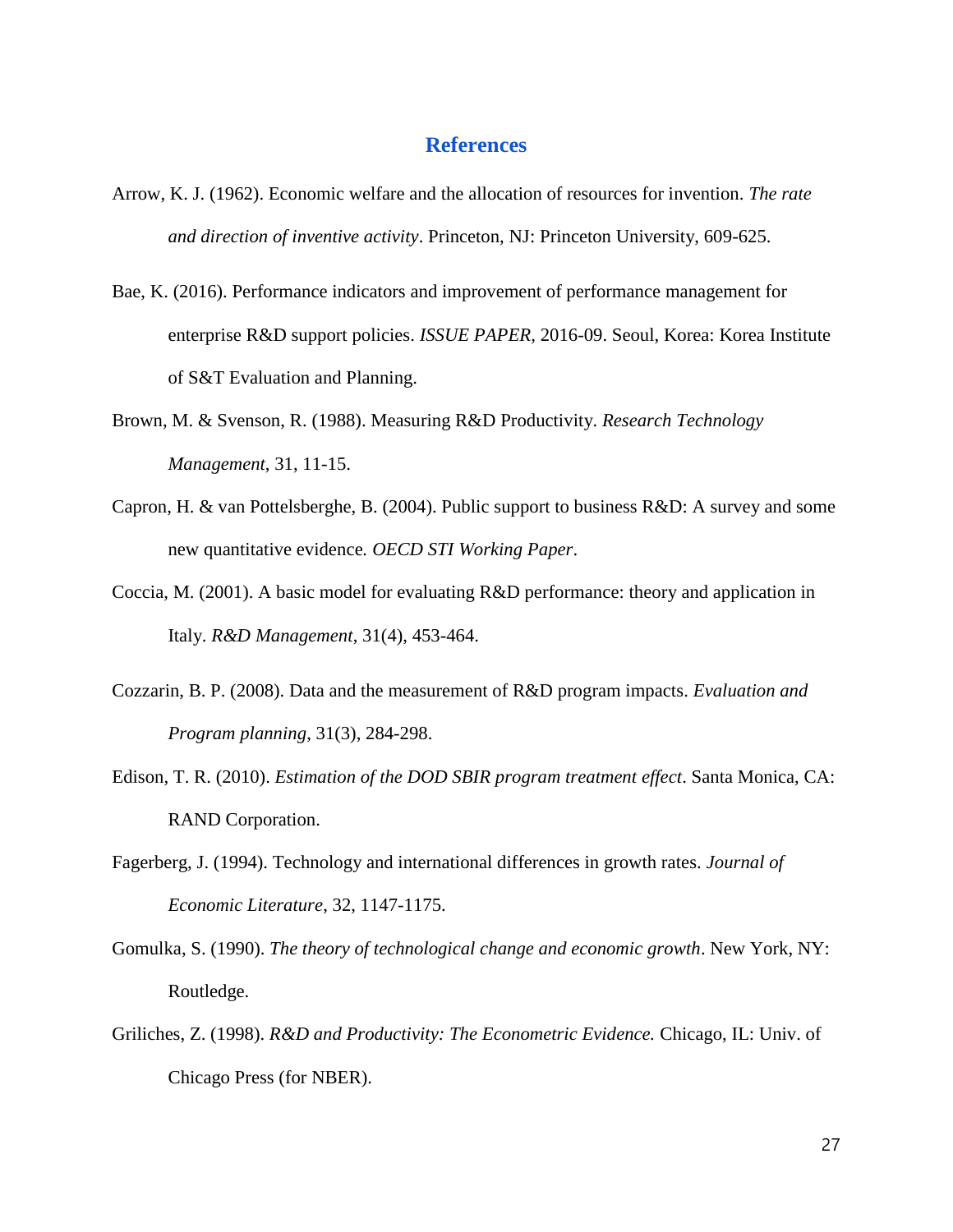- Griliches, Z. (2000). *R&D, Education, and Productivity: A Retrospective*, Cambridge, MA: Harvard University Press.
- Guellec, D & van Pottelsberghe, B. (2001). R&D and productivity growth: panel data analysis of 16 OECD countries. *OECD STI Working Paper*.
- Hill, C. J. & Lynn, L. E. Jr. (2016). *Public Management: Thinking and Acting in Three Dimensions*. Los Angeles, CA: SAGE.
- Howell, S. T. (2017). Financing innovation: evidence from R&D grants. *American Economic Review*, 107(4), 1136-1164.
- Korea Ministry of Science and Technology (2017). *2017 Survey report of national research and development projects*. Seoul, Korea: Author.
- Lee, Y., Kim, K., & Shin, B. (2009). An empirical analysis on effects of technological development subsidy on firm productivity. *The e-Business Studies*, 10(4), 367-389.
- Lerner, J. (1999). The government as venture capitalist: The long-run impact of the SBIR program. *The Journal of Business*, 72(3), 285-318
- National Assembly Budget Office (2009). *Evaluation of SME technology innovation development project*. Seoul, Korea: Author.
- Niven, P. (2003). *Balanced Scorecard Step-by-Step for Government and Nonprofit Agencies*. Hoboken, NJ: John Wiley & Sons.
- Roh, Y. & Song, C. (2014). A study on the performance of R&D project supported by SMEs. *Korean Industrial Economics Research*, 429-457.
- Roh, Y. (2014). *Analysis of the effects of the R&D projects for small businesses*. Seoul, Korea: National Assembly.

Science and Technology Policy Institute (2017). Analysis of status and performance of R&D